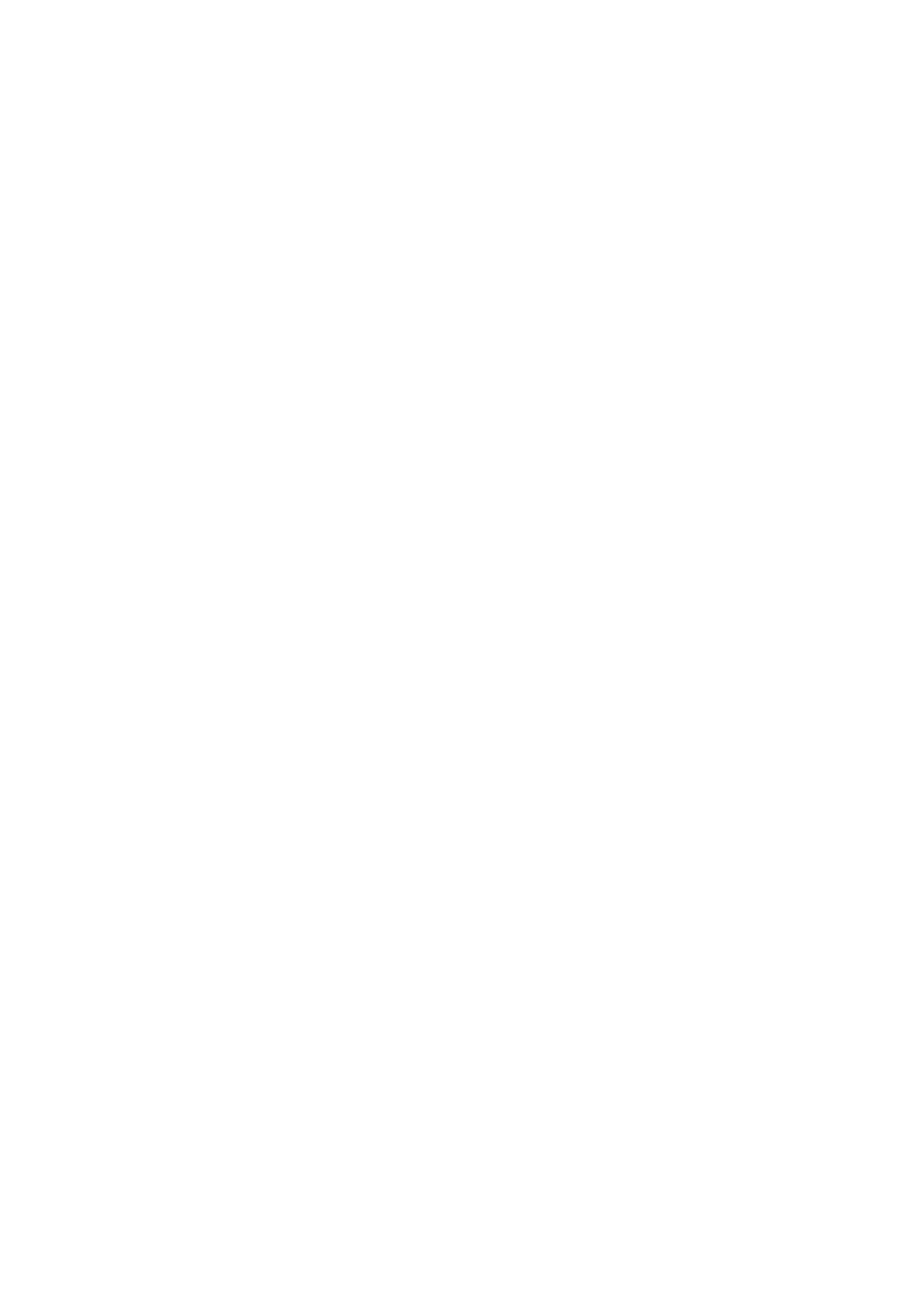# **Talent development in youth work**

A study on the successful factors of talent development programmes aimed at the empowerment of adolescents in disadvantaged urban areas.

# **Author: Maaike Smid**

Student no: 3326861

# **Utrecht University**

Master: Education, socialization & youth policy Supervisor: Chris Baerveldt

# **Netherlands Youth Institute (Nederlands Jeugdinstituut – Nji)**

International Department Supervisor: Pink Hilverdink and Caroline Vink

Date: 27 June 2011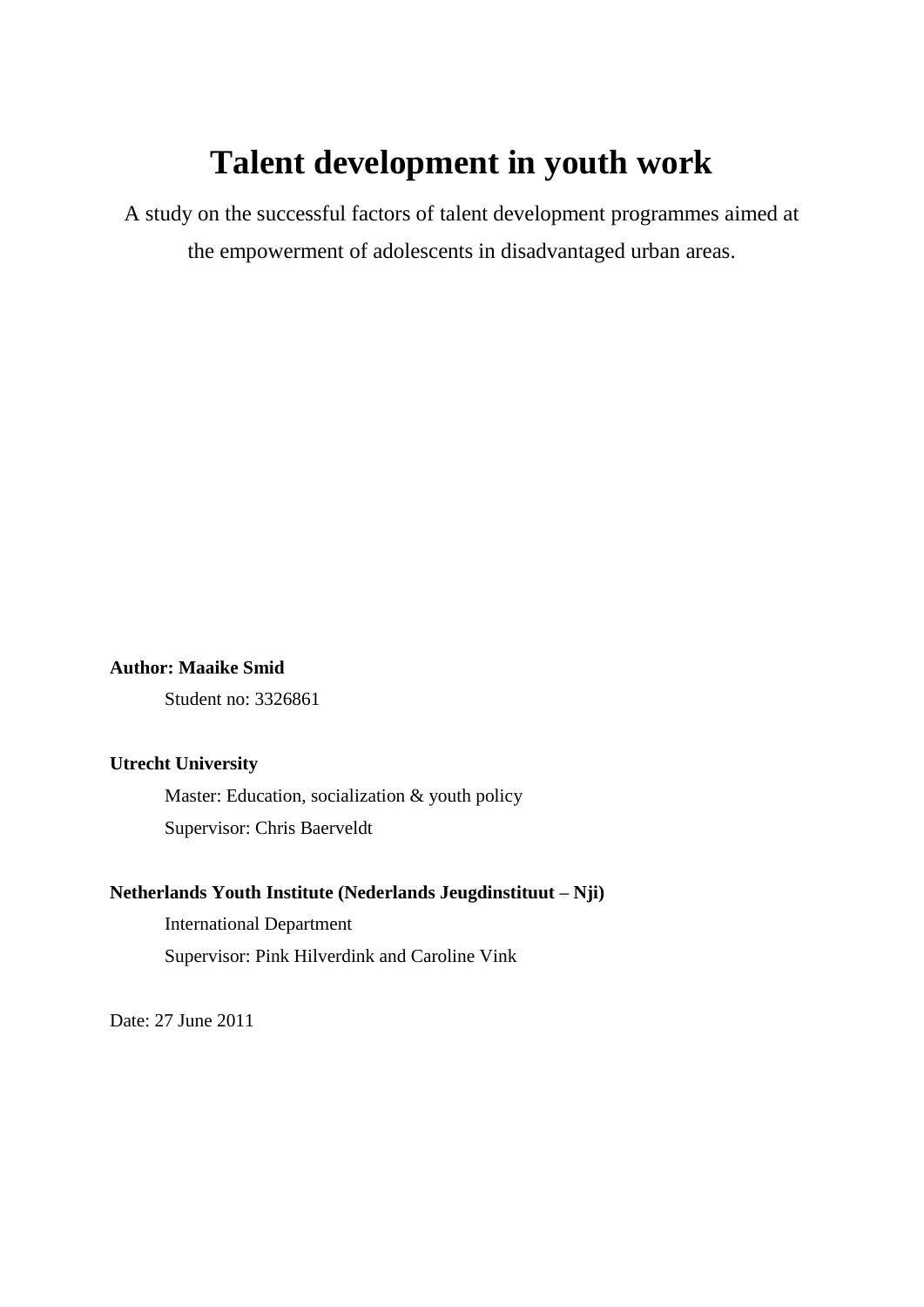# **Acknowledgement**

I would like to thank my supervisor Chris Baerveldt from Utrecht University whose guidance and support from the initial to the final level made it possible to develop an understanding of the subject. Furthermore, I would like to show my gratitude to Pink Hilverdink and Caroline Vink from the Netherlands Youth Institute for their very useful advice and support. Lastly, I would like to express my regards to my father, brother and friends for their support during the completion of the thesis.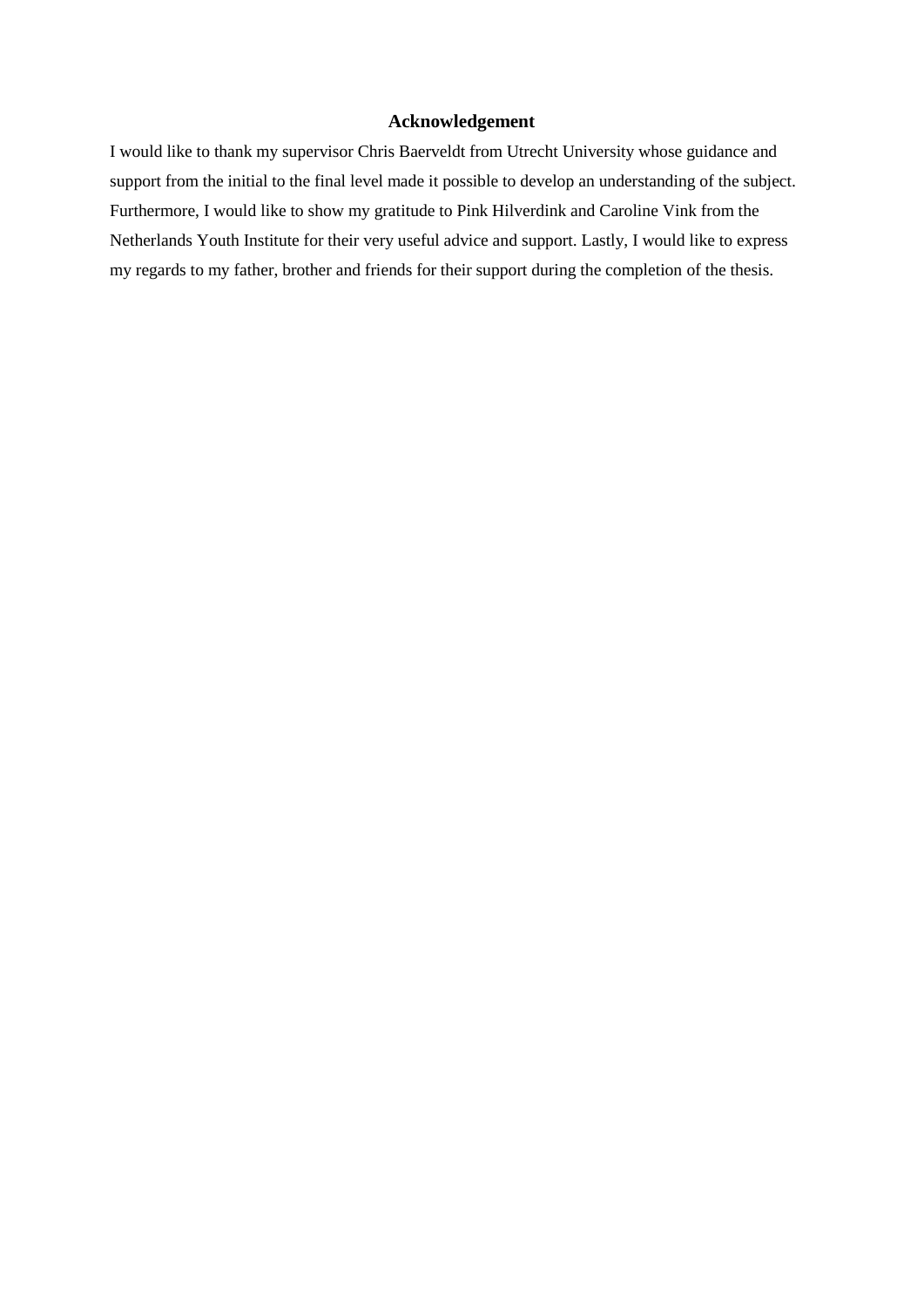**Abstract –** The aim of this study is to examine what the successful factors in talent development programmes are and how they influence the empowerment of adolescents in disadvantaged urban areas. From March till May 2011 a Dutch, British and Flemish youth programme aimed at talent development have been analysed. Seventeen in-depth interviews were conducted with adolescents, youth workers and other professionals. The results indicated that the three programmes had a positive influence on the empowerment of adolescents. A pre-condition for the achievement of empowerment was long-term involvement in the talent development programmes. Providing a future perspective, increasing the social bond, and giving ownership over activities were indicated as the success factors in achieving empowerment. Lastly, it was indicated that in order to reach vulnerable adolescents, the programme must be implemented in an easily accessible youth centre.

**Samenvatting -** Het doel van deze studie is het onderzoeken van de succesvolle factoren in talentontwikkelingsprogramma"s en op welke manier deze leiden tot de empowerment van adolescenten in stedelijke achterstandsgebieden. Van maart tot mei 2011 zijn een Nederlands, Brits en Vlaams talentontwikkelingsprogramma geanalyseerd. Er hebben zeventien diepte interviews plaatsgevonden met adolescenten, jongerenwerkers en overige professionals. De resultaten tonen aan dat de drie programma"s een positieve invloed hadden op de empowerment van adolescenten. Een voorwaarde voor het bereiken van empowerment was langdurige participatie in een talentontwikkelingsprogramma. Het bieden van een toekomstperspectief, het vergroten van de sociale binding en het geven van eigenaarschap over activiteiten werden onderscheiden als de succesfactoren voor het vergroten van empowerment. Tot slot bleek dat een programma in een laagdrempelig jongerencentrum moet worden geïmplementeerd om kwetsbare jongeren te kunnen bereiken.

*Key-words*: youth work, talent development, empowerment, vulnerable youth, disadvantaged urban areas.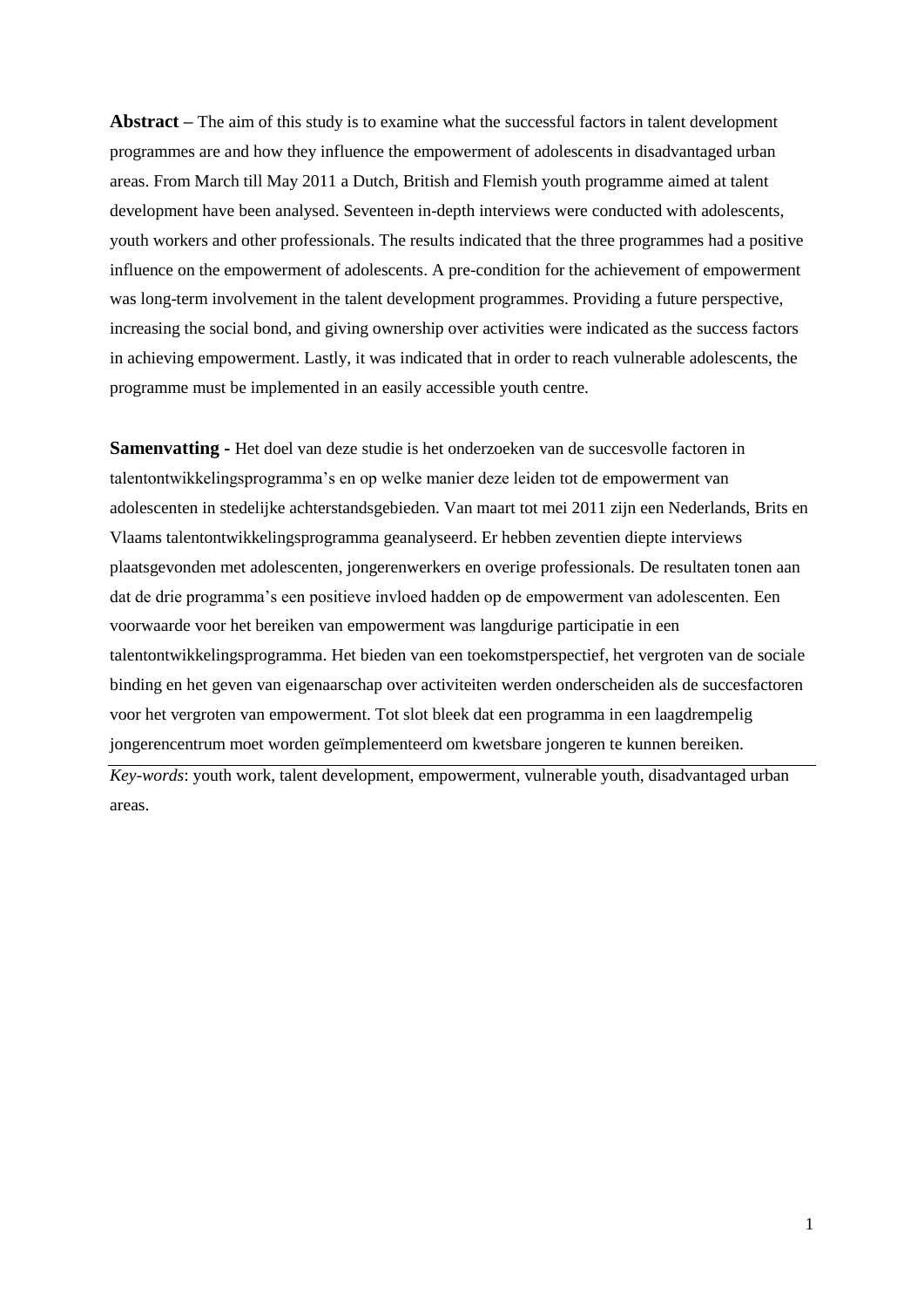#### **Introduction**

In 2009 the European Union has adopted a new strategy on youth policy with the aim of empowering adolescents all over Europe (Jeugdbeleid in Europa, 2009). Empowerment can be seen as a process in which individuals gain control over their own lives and achieve their democratic participation in community life (Rappaport & Seidman, 2000). According to UCAY (2010), gaining more control over one"s life is especially important for adolescents since they are in a vulnerable phase in life. By addressing adolescents" strengths rather than their limitations, their self-confidence and intrinsic motivation to change will improve. However, successful participation in society is not a matter of course for everyone. In this study, the focus will be on adolescents in the ages of 14 to 25 years who live in disadvantaged urban areas. According to the Netherlands Youth Institute (2011), the physical, psychological, social, or cognitive development is threatened by the problems vulnerable youth have to deal with. This puts them in danger of marginalizing.

Municipalities, particularly in urban context, focus more on talent development of adolescents (Stuijvenberg, 2009). The dictionary describes talent as the natural capacity to be good at something (Van Dale, 2011). According to Gladwell (2008) equally competent children do not achieve similar successes because of the deficiency of social, educational, or technological possibilities. This implies that talent is not only dependent on natural abilities, but develops in interaction with the environment. In this study, talent development is seen as a wider concept with the aim of empowerment of adolescents in stead of pursuing top talent. As a result of empowerment it is expected that the agency and social participation of these adolescents will increase (Rappaport & Seidman, 2000).

In Europe, there are several programmes that focus on talent development to achieve empowerment of vulnerable adolescents. In this study, a comparison is made between a Dutch, Flemish, and British programme. The Dutch programme evaluated is UCee Station which is a media education project for adolescents aged 12 to 23 years. The media activities are provided by media coaches. They take place at secondary schools, youth centres, community centres and cultural institutions in the four biggest cities in the Netherlands. Through activities as video, radio, and writing, the following goals are evoked: media education, youth participation, professional development, and talent development (Van Rijn & Du Cloo, 2010). The British programme is part of the umbrella organization Worth Unlimited which aims to help marginalized and excluded adolescents living in Britain. The programme evaluated is implemented in a youth centre in Bromford, Birmingham. Through this programme, adolescents learn to set up their own social enterprise. Besides having their own enterprise, the adolescents are expected to give something back to community, hence the name social enterprise (Worth Unlimited, 2010). The last programme evaluated is youth competence centre "De Branderij" in Antwerp, which is part of the Belgian umbrella organization JES. The target group of the youth competence centre is 16 to 25 year old adolescents with fewer opportunities due to their poor socio-cultural and socio-economic position. The aim of the centre is to recognize, acknowledge and further develop the competences of adolescents. The competences are acquired in an informal way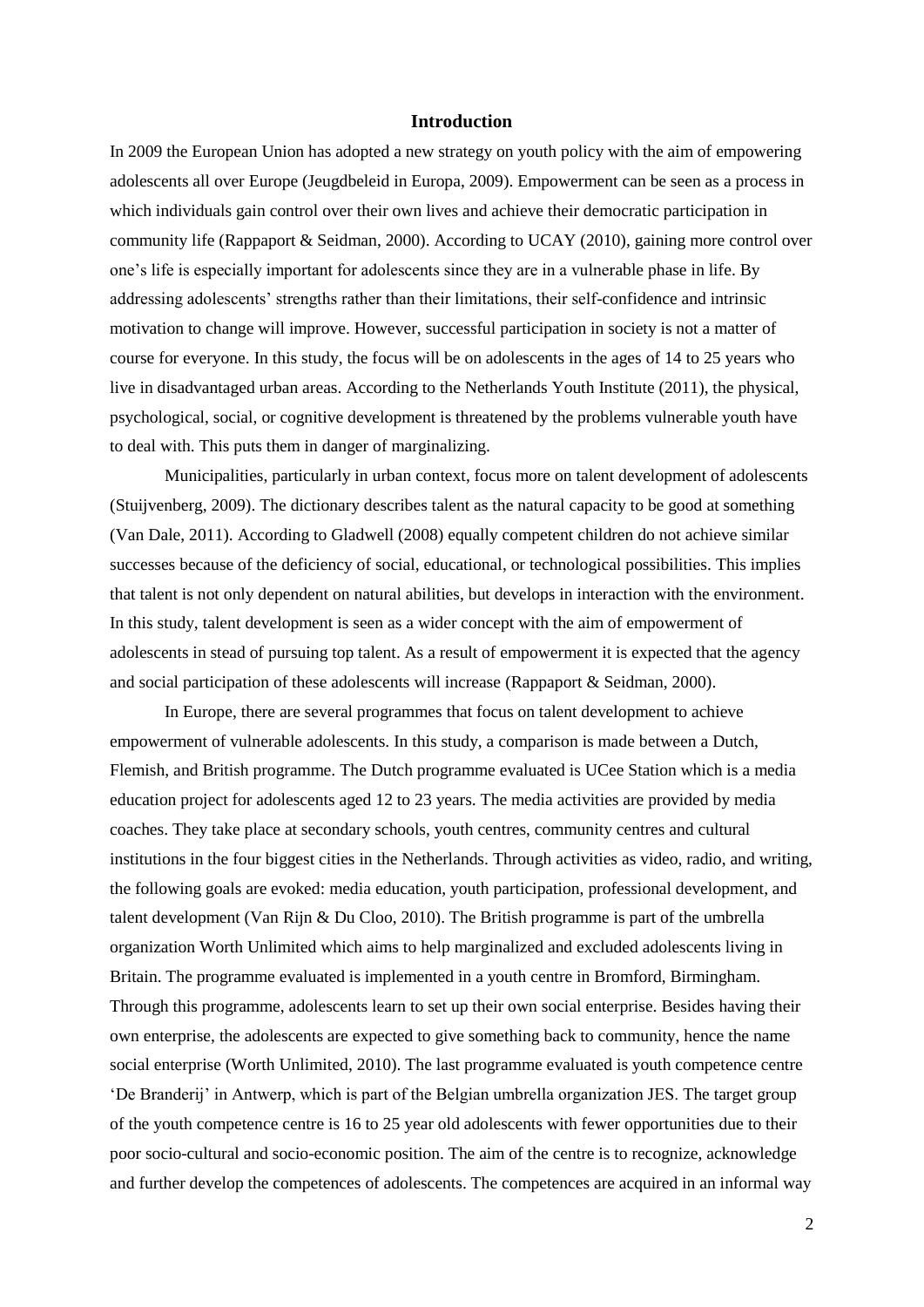during their leisure time in order to improve their self-esteem, stimulate personal development, and increase social orientation and participation (JES, 2010). All three programmes use talent development as an instrument to empower adolescents.

It is likely that programmes aimed at talent development contribute to the development of protective factors, for example, social skills and positive peer interactions. This is because talent development programmes are targeting the opportunities of adolescents for empowerment (Deković, 1999). Nonetheless, it remains unclear what the successful factors of the talent development practices are and how these practices influence the empowerment of vulnerable adolescent. The purpose of this study is to explore what the successful factors in the three talent development practices are, and whether they lead to the empowerment of adolescents. The research question is as follows:

# *- What are the successful factors in talent development programmes that contribute to the empowerment of vulnerable adolescents?*

In the following article the risk factors that adolescents face in disadvantaged urban areas are discussed. Subsequently, the balance between risk and protective factors is examined and it will be explained how empowerment can increase the protective factors. Using a theoretical model it will be described how behavioural change can lead to empowerment. Following, the criteria that a talent development program must meet in order to lead to empowerment will be discussed. The method section describes the implementation and analysis of this study. Followed by the key results obtained from the interviews. Finally, the conclusion and discussion give the implications of the results, where after practical consequences for the Dutch talent development programme is given.

## **Theoretical framework**

The present study includes both risk and protective factors at multiple ecological levels that are particularly relevant for the behaviour of urban youth. The "*balansmodel*" (literal translation: balance model) provides a framework for discussing the balance between risk and protective factors through different levels which influence development (Bakker, Pannebakker & Snijders, 1999). The balance model can be viewed as a scale in which the risk factors are displayed on one side of the scale and the protective factors on the other side. According to Verhoeven, Davids and Schulpen (2007) the scale of vulnerable adolescents is more heavily balanced towards the side of the risk factors. Bakker and others (1999) state that when there are numerous risk factors, and less protective factors, an individual is unstable. However, when risk factors are compensated by protective factors in and around a young person, there is a better balance. Problems on community level could thus be offset by positive social and individual factors.

Research of Springer, Selwyn and Kelder (2006) indicates that urban youth are more likely to report risk behaviour than rural youth. Individual risk factors are antisocial behaviour,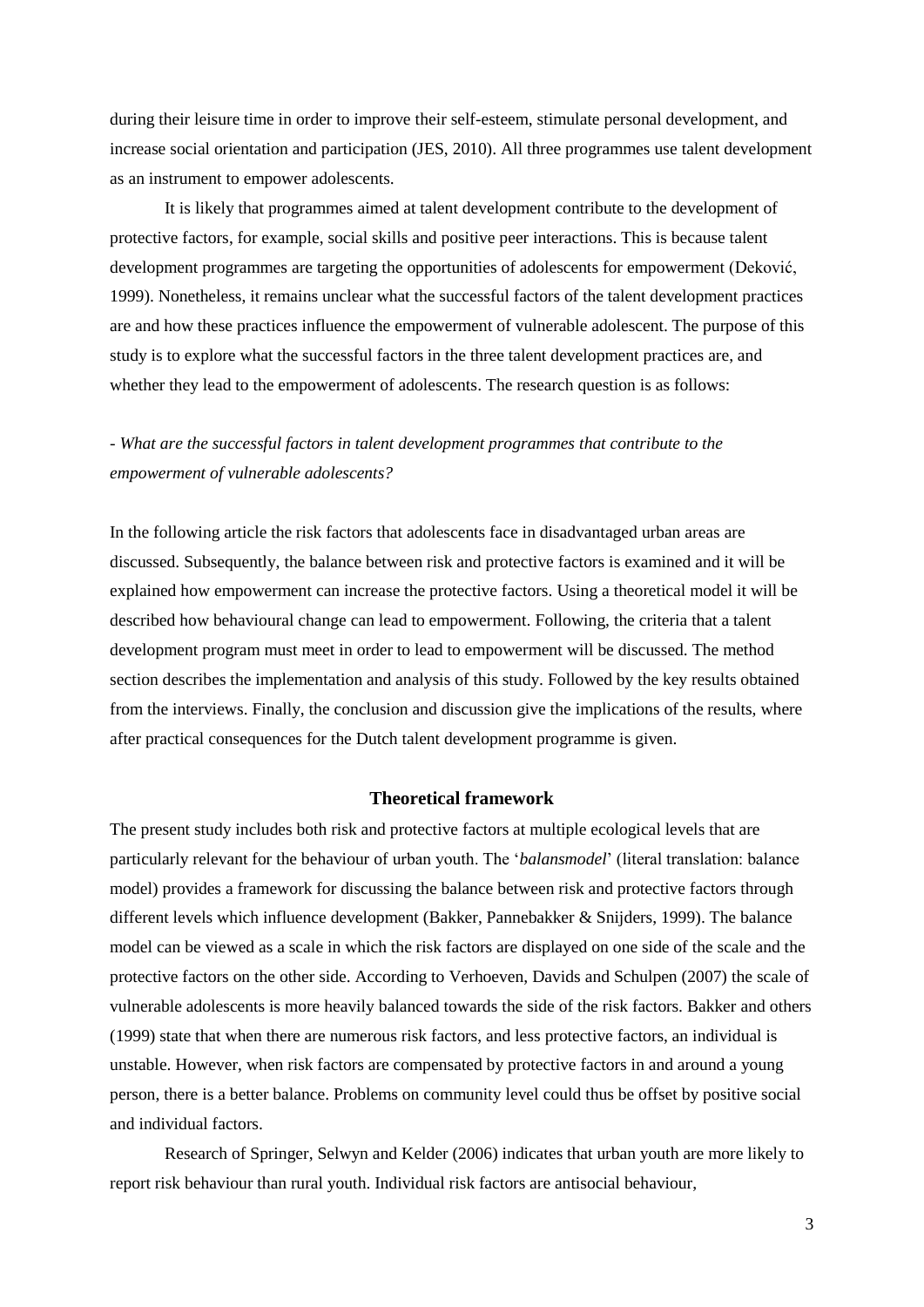psychopathology, and psychological problems (Bakker, et al., 1999). Family risk factors include a low socio-economic situation, poor parenting styles, and a poor relationship with parents and marital stress (Van der Laan et al., 2009; Bakker, et al., 1999). Van der Laan and others (2009) have also identified several risk factors in the broader social environment such as school, peers and neighbourhood. School risk factors include a poor relationship with teachers, poor school performance, inconsistent rules and a high crime rate at school. Peer risk factors are associated with delinquent peers, peer rejection, and low popularity. Furthermore, Colemann and Hagell (2007) indicate community influences as factors for problem behaviour such as disorganized, inner-city areas, overcrowded households, high residential mobility, and social housing. The behaviour of adolescents is thus influenced by their social environment. This is in line with the Social Control theory of Hirschi (1969). For adolescents living in poor urban areas the ties with society might be weakened or broken (Springer, Selwyn & Kelder, 2006). When this happens, someone is relatively detached from his surrounding society. This creates the freedom to deviate from social rules. In this case, binding with other people and with society can serve as an important protective factor in the lives of vulnerable adolescents. The internal and external risk factors as stated above can result in no or little sense of control over their lives by adolescents (Verhoeven et al., 2007). According to Abrahamson, Metalsky and Alloy (1989), the consistent feeling of negative expectations about one"s future and the helplessness about changing the future, is called hopelessness. This reduces the chance of experiencing positive developmental paths and future adoption of roles, for example complete school and enter the workforce (Damon, 2008).

However, some adolescents who live in high-risk situations are able to succeed despite their circumstances. Research into resilience offers indications why some people do well in live while others are not able to overcome their problems (Moritsugu, Wong & Duffy, 2010). According to Winfield (1994) resilience is the capacity of an individual for normal development under difficult circumstances. Garmezy (1983) identified individual characteristics of resilient students in high poverty areas. These students are successful even though their living in disadvantaged circumstances. The characteristics include a range of social skills, positive peer interactions, responsiveness and sensitivity, intelligence, empathy, and critical problem-solving skills. Furthermore, Prociuk, Breen and Lussier (1976) reported a positive sense of self, a sense of personal power, and an internal locus of control as characteristics of resilient adolescents. In addition, Werner and Smith (2001) indicate several factors at family and environmental level which influence the resilience of individuals throughout their lives. Family protective factors relate to parents competences to nurture their children at critical times. At community level, the presence of caring adults operates as a protective factor.

Risk factors are associated with the individual characteristics and environment of adolescents and can result in problem behaviour (Van der Laan et al., 2009). In this study, the emphasis is on the environmental risk factors of adolescents who grown up in disadvantaged neighbourhoods. Vulnerable adolescents need to be supported at the personal level and in increasing the social bond. This process is called empowerment. According to Rappaport and Seidman (2000) empowerment focuses on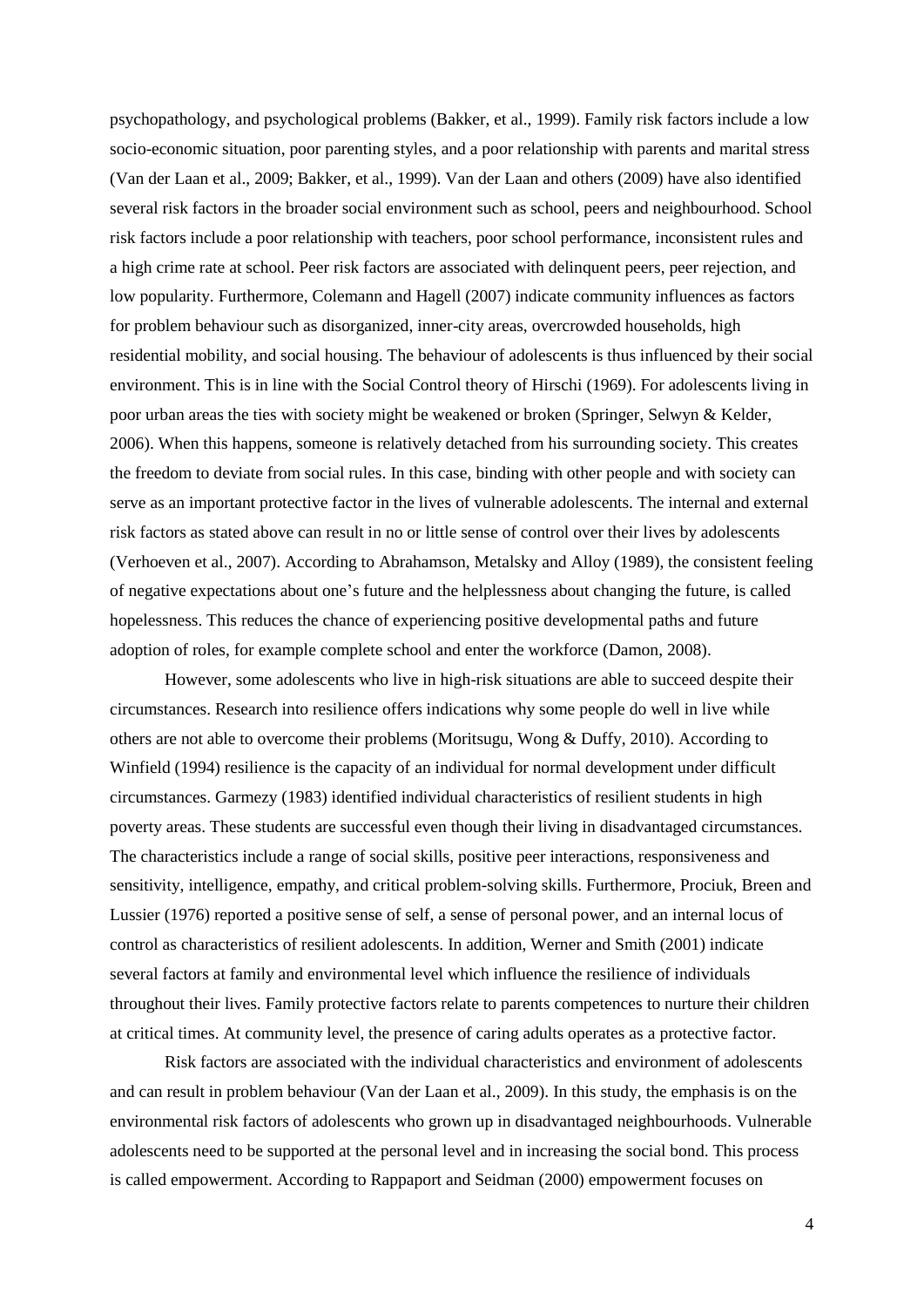identifying powers in stead of risk factors. Empowerment can be seen as a process in which individuals gain control over their own lives and achieve their democratic participation in community life. Zimmerman (1995) distinguishes empowerment at the individual level what he calls psychological empowerment. Psychological empowerment is the self-perception of competence, participation in one"s community, and an understanding of socio-political environment. Thus, psychological empowerment includes beliefs that goals can be achieved, awareness about the resources and aspects that hinder or increase the effort to achieve those goals, and effort to fulfil the goals. The paradigm of empowerment provides indications to explain why talent development has a positive influence on the competences and social mobility of vulnerable adolescents. It is likely that programmes aimed at talent development contribute to the development of protective factors.

#### *Behavioural change*

The interventions in this study all pursue empowerment and the active participation of adolescents in society. To achieve this goal, behavioural change is required. This means that, for an intervention to be successful, behavioural determinants must be addressed. When behavioural determinants are positively related to behaviour, individuals will have the intention to change their behaviour (Brug, Van Assema & Lechner, 2008). The ASE-model is a tool to identify these determinants and to explain behaviour. According to this model, the intention of an individual is created by three cognitions: attitude (A), social influence (S) and self-efficacy (E) (De Vries, Kuhlman & Dijkstra, 1988).





(De Vries, et al., 1988)

The *attitude* is shaped by the amount of confidence that someone has in the advantages and disadvantages, and the expected outcomes, of the behaviour (De Vries et al, 1988). Attitudes are based on prior learning experiences. Behaviour that has resulted in benefits, will lead to positive attitudes towards that behaviour, while behaviour that has resulted in punishment will lead to negative attitudes (Assema et al., 2008).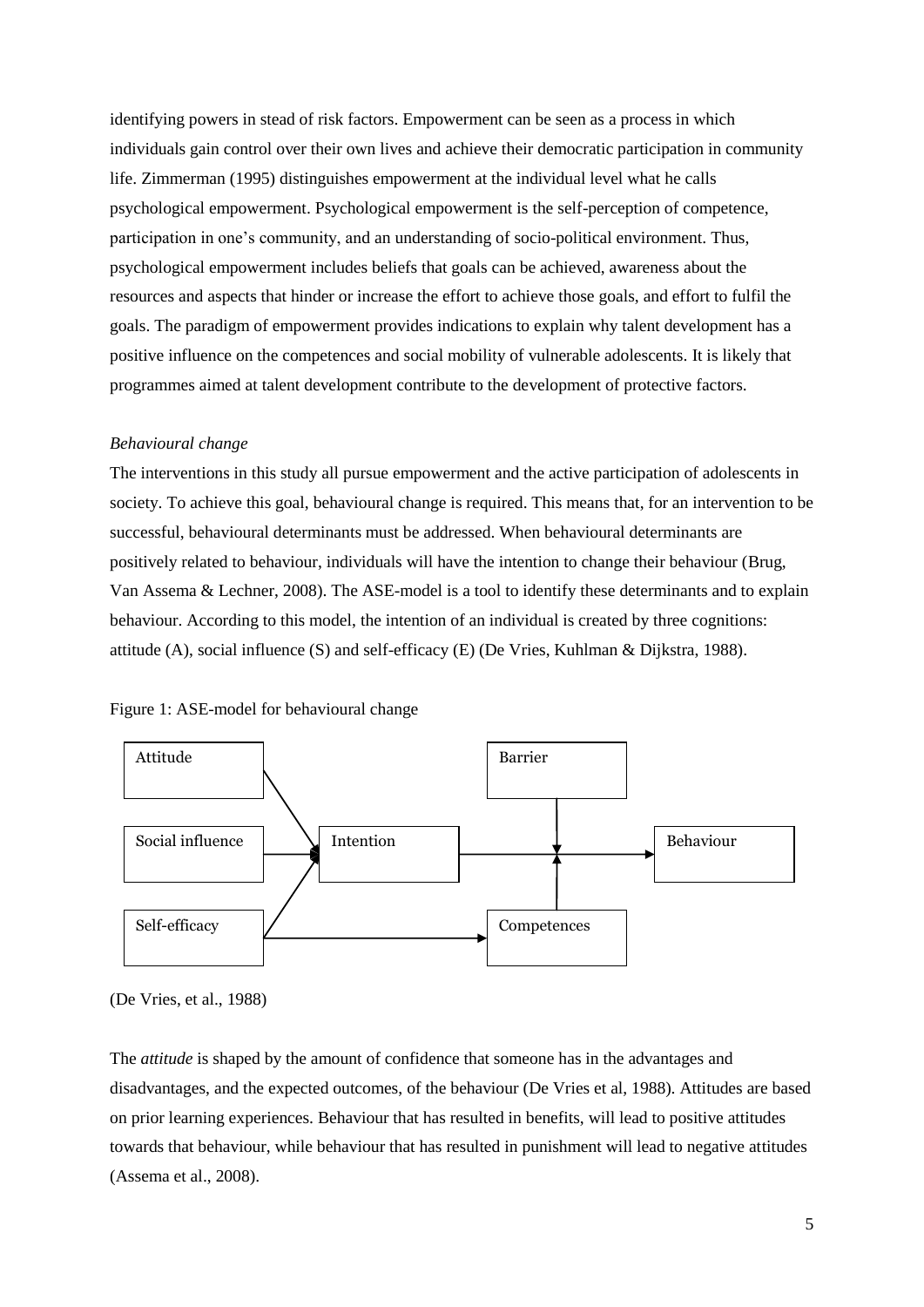Besides attitude, it is important that there is attention for *social influence* within an intervention. According to De Vries and others (1988), social influence consists of three concepts, namely the normative beliefs, social support (or social pressure) and modelling. First, the normative beliefs are the expectations of how other people in the environment will react to certain behaviour. Furthermore, social pressure is the negative impact on the desired behaviour, while social support is the positive influence on the desired behaviour. Finally, modelling refers to learning by observing other people"s behaviour (Brug et al., 2008).

The third behavioural determinant was introduced by Bandura (1986), namely *self-efficacy*. According to De Vries and others (1988), this is the expectation people have about their own ability to show certain behaviour. In other words, do people feel able to carry out particular behaviour? As reported by Bandura (1982), self-efficacy can influence the choice of activities and the planning of an activity. Furthermore, it affects the thought patterns and emotional reactions. The estimations about one"s self-efficacy do not necessarily have to correspond with one"s behaviour. Someone can judge certain behaviour as difficult, but still be certain that one can successfully achieve the behaviour. Furthermore, people can have several reasons to think that they will not be able to show certain behaviour. One reason could be that they previously did not succeed in performing that behaviour. Therefore, the factors to which an individual attributes his lack of success are also involved (Brug et al., 2008). According to Brug and others, self-efficacy has many similarities with the concept of "perceived behavioural control" which was introduced by Ajzen (2005). Perceived behavioural control is the control individuals feel over the implementation of particular behaviour. The difference between both concepts is that self-efficacy only focuses on the individual aspect of control, while Ajzen (1991) takes the structural environment into account as well.

Youth work programmes can only lead to the intention to change behaviour when all three determinants are addressed (De Vries et al., 1988). Moreover, there are two factors that could prevent the intention of actual change of behaviour, namely the skills of an individual and barriers. It is the duty of the youth worker to identify whether there is a lack of skills or whether there are barriers which cause the lack of implementation of certain behaviour (De Baat, 2009).

#### *Talent development and behavioural change*

The ASE-model indicates that programmes in youth work should focus on three determinants in order to lead to adolescent"s active participation in society. The following section discusses which aspects within talent development programmes stimulate the attitude, social influence, and self-efficacy of an adolescent which in turn influences the level of active participation in society. Hereby, both the content of the programme and the role of the youth worker within the programme are relevant.

Attitude is the result of the estimation of advantages and disadvantages associated with the outcome behaviour (De Rick, Valkenborgh & Baert, 2004). To induce adolescents to show the desired behaviour it is necessary for them to understand the benefits of that behaviour (De Baat, 2009).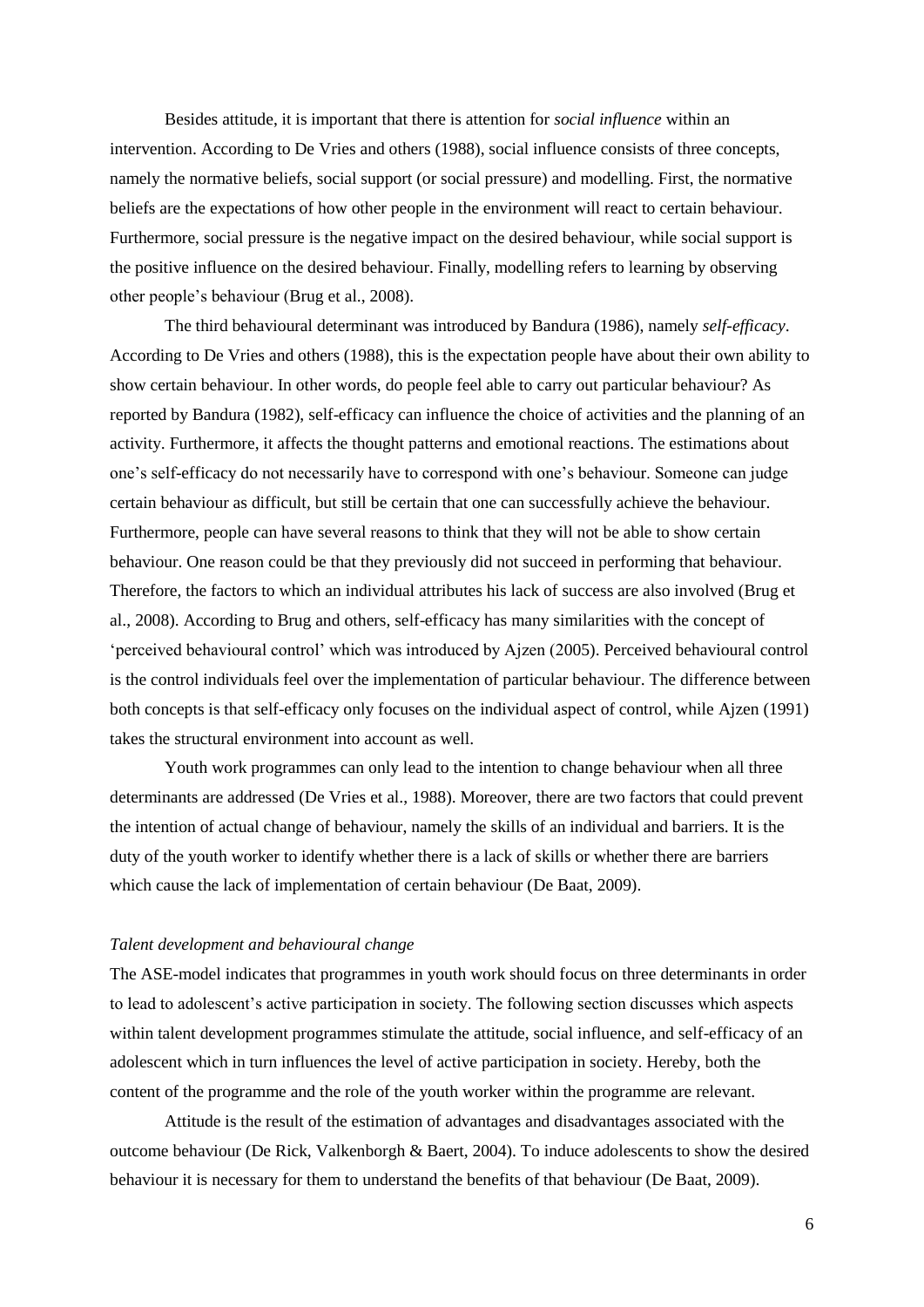According to Bandura (1986), individuals are motivated to engage in particular activities when it is likely for them to gain benefits from these activities or to prevent negative outcomes. The expectation of future outcomes increases the level of involvement in activities. Miller and Brickman (2004) studied the influence of future goals on motivation and self regulation. As reported by them, the perception of future success directs self-regulation, the selection of activities, and the level of engagement in those tasks. Therefore, the content of a programme should include a future perspective for adolescent so that they will see the advantages their behaviour will have. According to Van Dijk, Sagel-Grande and Toornvliet (2006), adolescents who have a positive role model with whom they can identify have a stronger belief in their future potential. This role model could be an adult living in the same neighbourhood who has a proper job despite his own lack of education.

Besides directing attention towards the attitude of adolescents, it is important to include the social environment in talent development programmes. According to Van Oenen and Van Westering (2010) social participation, including participation, development, and well-being, occurs in interaction with the environment. The behavioural determinant social influence can be linked to the Social Control theory of Hirschi (1969). Hirschi distinguishes different ways in which people are tied to society. When these ties are strengthened, delinquent and problem behaviour is much less likely. Therefore, the content of the programmes should be focused towards binding the adolescent with society. First, the emotional *attachment* with others should be reinforced. Through this emotional bond, sensitivity to the opinions and wishes of those to whom the adolescent is attached, is developed. In this situation, the relationship functions as a barrier against deviations from the desirable behaviour. When adolescents have a lower level of attachment with their parents and school, they will deviate more quickly from conventional behaviour. In building a relationship with adolescents, Klomp Kloosterman and Kuijvenhoven (2002) distinguish several techniques to use by the social worker. First, the social worker must prove that he can be trusted. That includes living up to his promises, and being clear and consistent in his opinions. Secondly, it is essential for the social worker to show interest in the adolescent and give him the feeling of being a worthwhile person. Realistic expectations and patience of the social worker are important conditions to avoid disappointment and rejection. Besides attachment, Hirschi (1969) indicated *involvement* in daily activities as another way in which individuals are bonded to society. When someone has a daily schedule, there is less opportunity for deviant activities. For example, a job or hobby will probably keep adolescents from engaging in undesired behaviour because there is simply no time for the latter. These activities ensure that one is tied to appointments, working hours and planning. Lastly, Hirschi distinguishes *commitment* as a way people are tied to society. Once an adolescent is committed to his position in life, he is not likely to violate values that would put this position on the line. When an adolescent has a job he is proud of, he will most likely not violate the rules because he wants to keep his job (Van Dijk et al., 2006).

Individuals in the social environment of adolescents can also function as role model. The social learning theory assumes that social behaviour is learned by observing the behaviours of others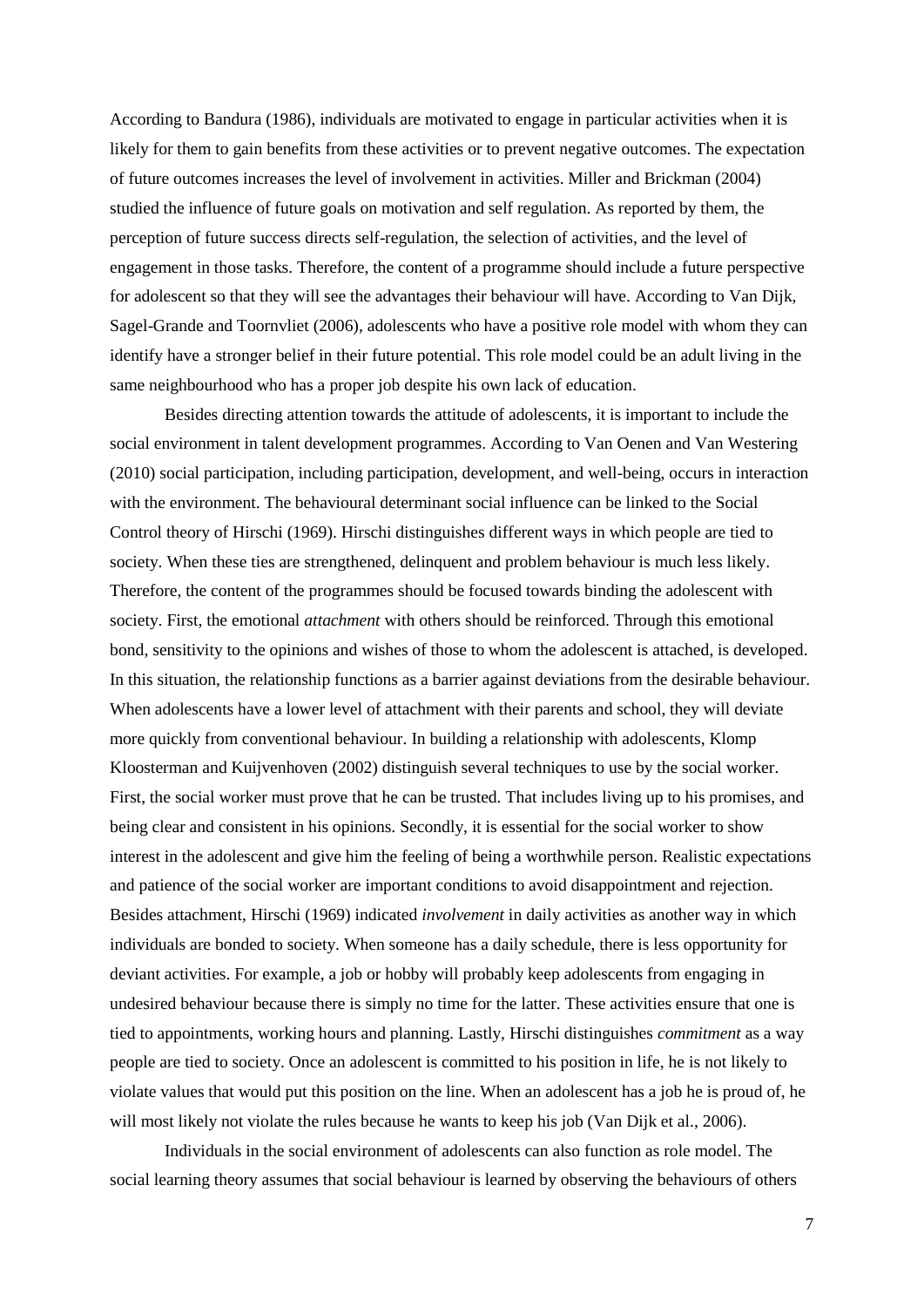and imitation of that behaviour. Learning new behaviour or changing existing behaviour is in part a conscious process and for another part it is unconscious. Consciously imitating others is called imitation while unconscious imitation is called modelling. The youth worker can use the social learning theory by acting as a role model (Bandura, 1977). Marginalized adolescents often have a lack of bonds with persons or groups who can play a positive role in their social development. The youth worker in this respect can function as a role model and identification figure for the adolescent. Therefore, what the youth worker expects from the adolescents must be visible in his own behaviour (Klomp et al., 2002).

The last behavioural determinant that is important in the intention of behavioural change in an individual is self-efficacy. The locus of control someone has over his own life is a significant aspect of self-efficacy (Bandura, 1997). Adolescents from disadvantaged urban areas who think lightly, or not at all about their future and who feel little responsibility for their problems, need to be held responsible (UCAY, 2010). According to Kelly (1988, as cited in Zimmerman, 1995), members of a community must have an active role in programmes affecting their lives. This includes taking part in defining the problem, developing the appropriate programme, implementing the programme, and evaluating the process and outcomes. With this ownership approach, adolescents make their own choices and are therefore in charge of their own lives. It gives them self-esteem and will make a positive self-image possible (UCAY, 2010; Guttierez, 1990).

A precondition for ownership is that adolescents should be challenged; this corresponds with the study of Csikszentmihalyi (1998) into the development and effects of optimal experiences. He calls this phenomenon "flow", a concept which can be used in research into the experience of success by adolescents at risk (Kooijmans, 2009). One important assumption is that every action is immediately followed by feedback. In contrast to the usual practice, during a flow-experience people know if they are doing things right. Another element refers to the balance between challenge and skill. In everyday life people can feel frustration or anxiety when expectations are too high or feel boredom when they are capable of more than is required from them. But in a flow, people feel that their ability fits in well with the opportunity for action (Csikszentminhalyi, 1998). The youth worker must adapt to the already existing level of skills. Subsequently the youth worker can teach the adolescents new skills (Guttierez, 1990). The precondition for learning new skills is that the youth worker does not simply give the instructions, but communicates with young people on the same level.

By using the model of behavioural change, several criteria can be distinguished that a talent development programme must meet in order to lead to the empowerment of vulnerable adolescents. These criteria are listed in table 1 and are the starting point of this study.

| Table 1: criteria talent development programmes |  |
|-------------------------------------------------|--|
|-------------------------------------------------|--|

|         | Attitude           | Social influence          | Self-efficacy |
|---------|--------------------|---------------------------|---------------|
| Content | Future perspective | - Social bond (modelling) | - Ownership   |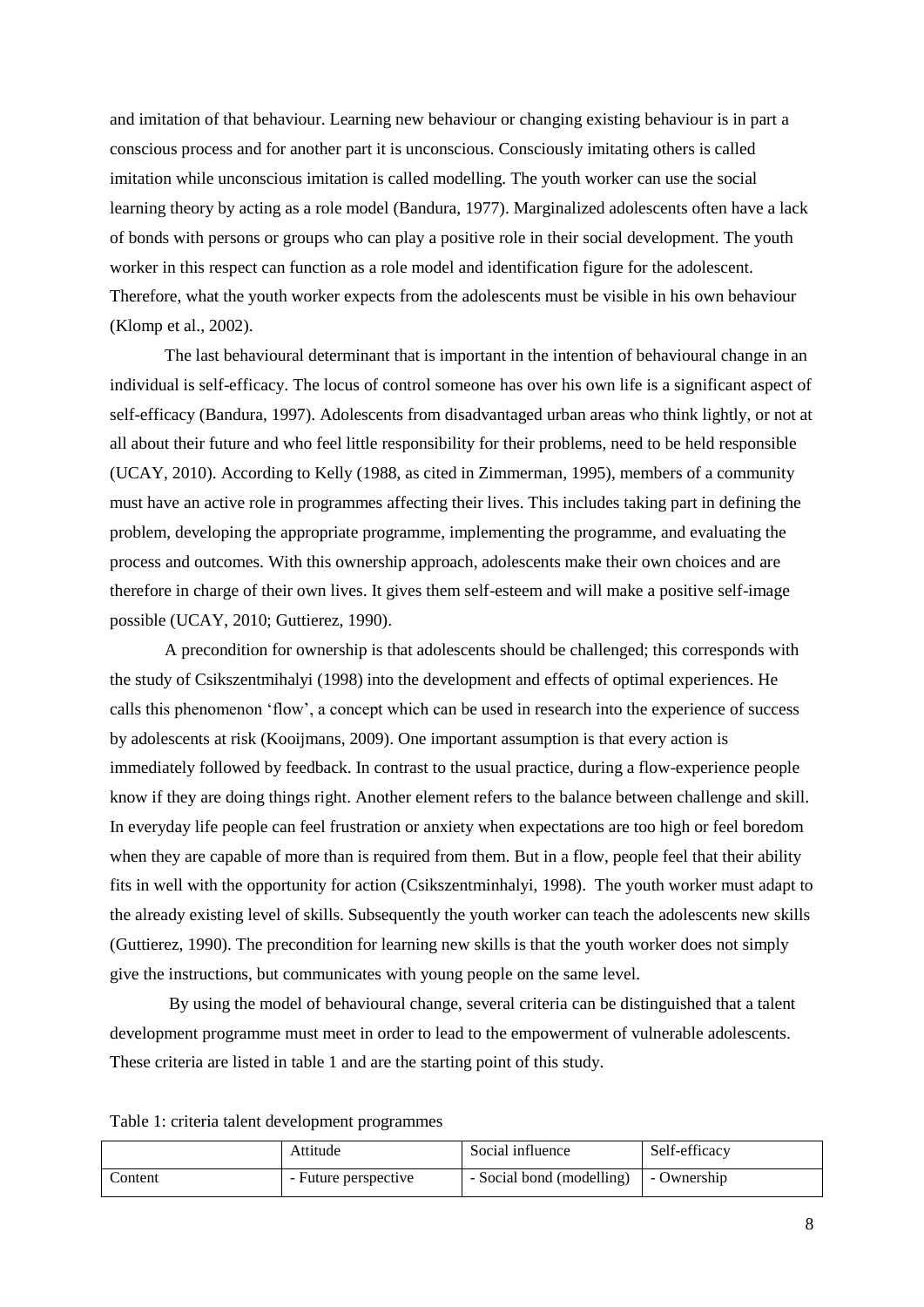#### **Method**

On-site individual interviews has been done with eleven youth workers, four adolescents, and two project developers. These interviews were held in the spring of 2011. In total, four youth workers, one adolescent, and one project developer from UCee Station, three youth workers and two adolescents from Worth Unlimited, and four youth workers, one adolescent, and one project developer from JES were interviewed. Through individual interviews, adolescents and youth workers were given the opportunity to discuss their view, without being influenced by others. Besides interviews, other resources have been used. First, in person observations have been made in order to get a clear view of the context of the programmes. Furthermore, a content analysis of the three programmes has been carried out. The policy documents, methodologies, and other programme descriptions have been used.

Respondents were recruited through the network of the Netherlands Youth Institute. Contact details for all Dutch youth workers were obtained through the coordinator of UCee Station. Subsequently, there was contact with four youth workers and one adolescent. In addition, there was contact with the coordinators of Worth Unlimited and the JES Antwerp. In Britain and Flanders the interviews were arranged by the coordinators. The projects were chosen because of their focus on adolescents from poor urban areas.

The Dutch adolescent interviewed was a female aged 19 years who was in higher vocational education. She was involved in the programme since one and a half years. The two British adolescents were males in the age of 19 and 28 years who were both not enrolled in an educational programme at the time of the interview. They were involved in the youth programme for 5 months; one of the males was involved in the youth centre since he was little. The Flemish adolescent was a male aged 17 who was in secondary school. He was involved in the youth centre for about 11 years. A total of four Dutch youth workers were interviewed, three male and one female youth worker. Two of the youth workers were higher educated, one had vocational education, and one was lower educated. They were working at the youth centres for an average of 2 years. A total of three male youth worker and one female youth worker were interviewed in Flanders. Two of the youth workers were higher educated, one had vocational education, and one was lower educated. They were working for JES for an average of 10 years. A total of three British youth workers were interviewed, two male and one female youth worker. The three youth workers were all had a higher educated. They were working for Worth Unlimited for an average of four and a half years.

Data was collected using semi-structured interviews. During the interview, lists of questions were used that were derived from the research question. The first topic that was raised in the interviews was the context of the project. Both the content of the programme and the role of the youth worker within the programme were considered. The second topic in the interviews was the entry of adolescents in the programme. Discussed were the goal of the adolescents, the definition of the problem, and the way the youth worker builds a relationship with the adolescents. The third topic considered was the support of the youth worker. This was an open question but it gave indications for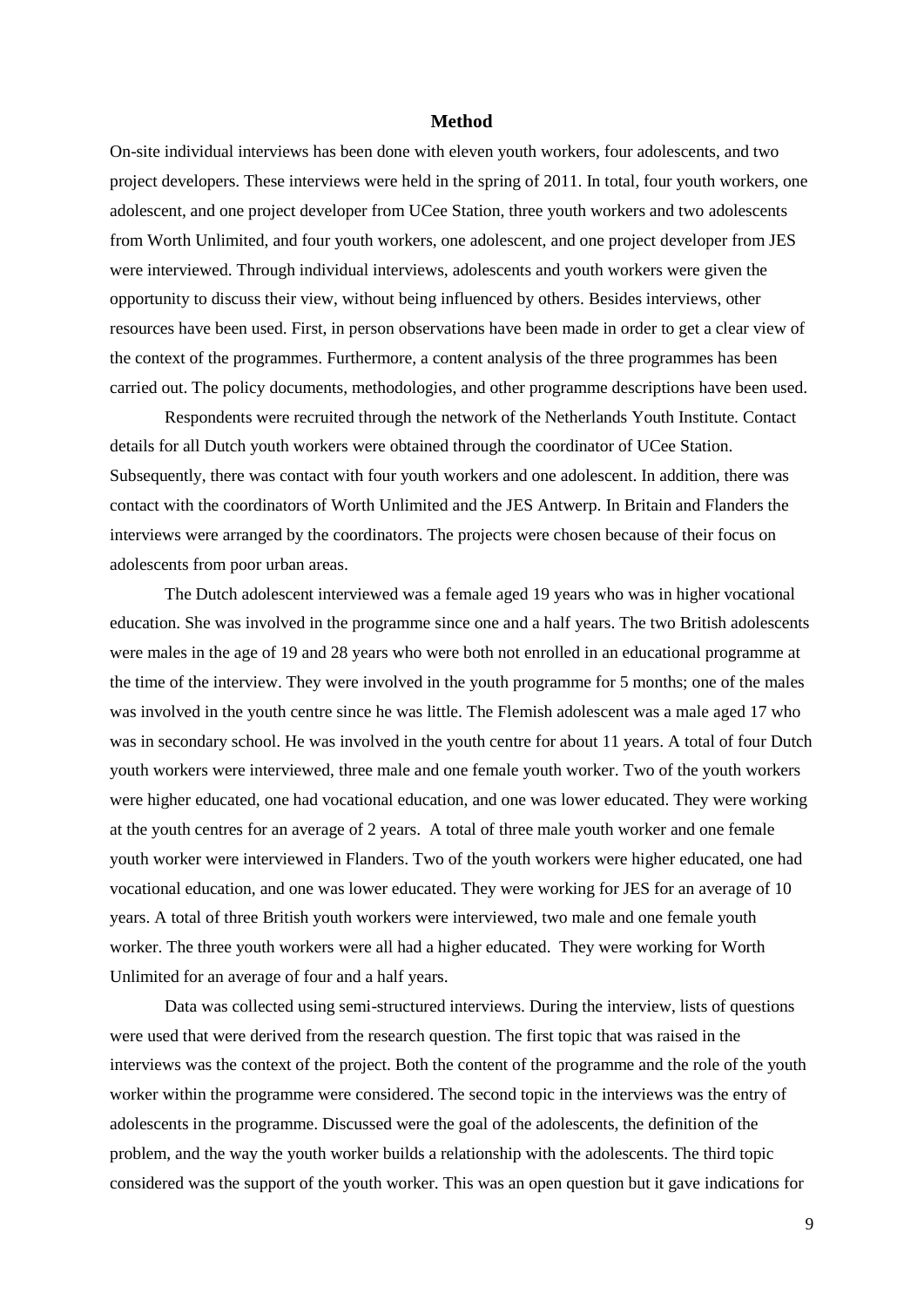the influences of future perspective, social bond, and ownership. Within this support a distinction was made between motivating, building on existing strengths, challenging, expectations and participation. The fourth topic in the interviews was the outcomes of the programme. This includes everything that adolescents learned in the programme, the new skills that they acquired and other positive individual outcomes that were obtained through the programme. Finally, both the adolescents and the youth workers were asked to suggest possible improvements for the programme. These topics were based on the criteria in table 1. The mentioned topics and points of attention were set in a topic list in advance (appendix). The interviews took thirty minutes to one and a half hours and took place at the youth centres. With the permission of the respondents all interviews were recorded. After the interviews, adolescents and youth workers were given a present to thank them for participating in the study.

By interviewing both youth workers and adolescents, combined with observations and content analysis, the reliability of the research has improved. Both views were compared and the similarities and differences were analyzed. Consequently, a more reliable picture of the programme and the support of youth workers were obtained. Through the use of in-depth interviews a greater chance of accurate and complete information was acquired. The interviews were recorded on a voice recorder. Because of this, there was no lost or misinterpreted information. Subsequently, transcripts of the interviews were made and were subsequently analyzed with the software programme Atlasti. Atlasti is used in order to uncover and systematically analyze obtained data. The programme provides tools to locate, code, and annotate the research findings.

#### **Results**

The results were analysed using the criteria identified in the literature. First, an overview of the three different programmes is provided. Second, the level of impact of the programmes on the empowerment of adolescents in society is given. The impact on empowerment is evaluated by the level of social participation and agency that adolescents have over their lives. Subsequently four themes emerged that reflect the different levels of impact the three programmes had on adolescents. These four themes are: access, future perspective, social binding, and ownership. Furthermore, an overview of the context of the programmes is offered. Finally, the quality of the programmes is being discussed and the differences between outcomes and content of the programmes are given and are set in the context. All themes discussed in the results are ordered by programme, first UCee Station, than Worth Unlimited and last JES Antwerp are argued.

#### *Overview programmes*

By using the programme descriptions, complemented with information obtained from the interviews, an overview of the three programmes is given. The following subjects are listed in table 2: the goal, target group, approach, executive organizations, precondition implementers, and the context of the city (Van Rijn & Du Cloo, 2010; Worth Unlimited, 2010; JES, 2010)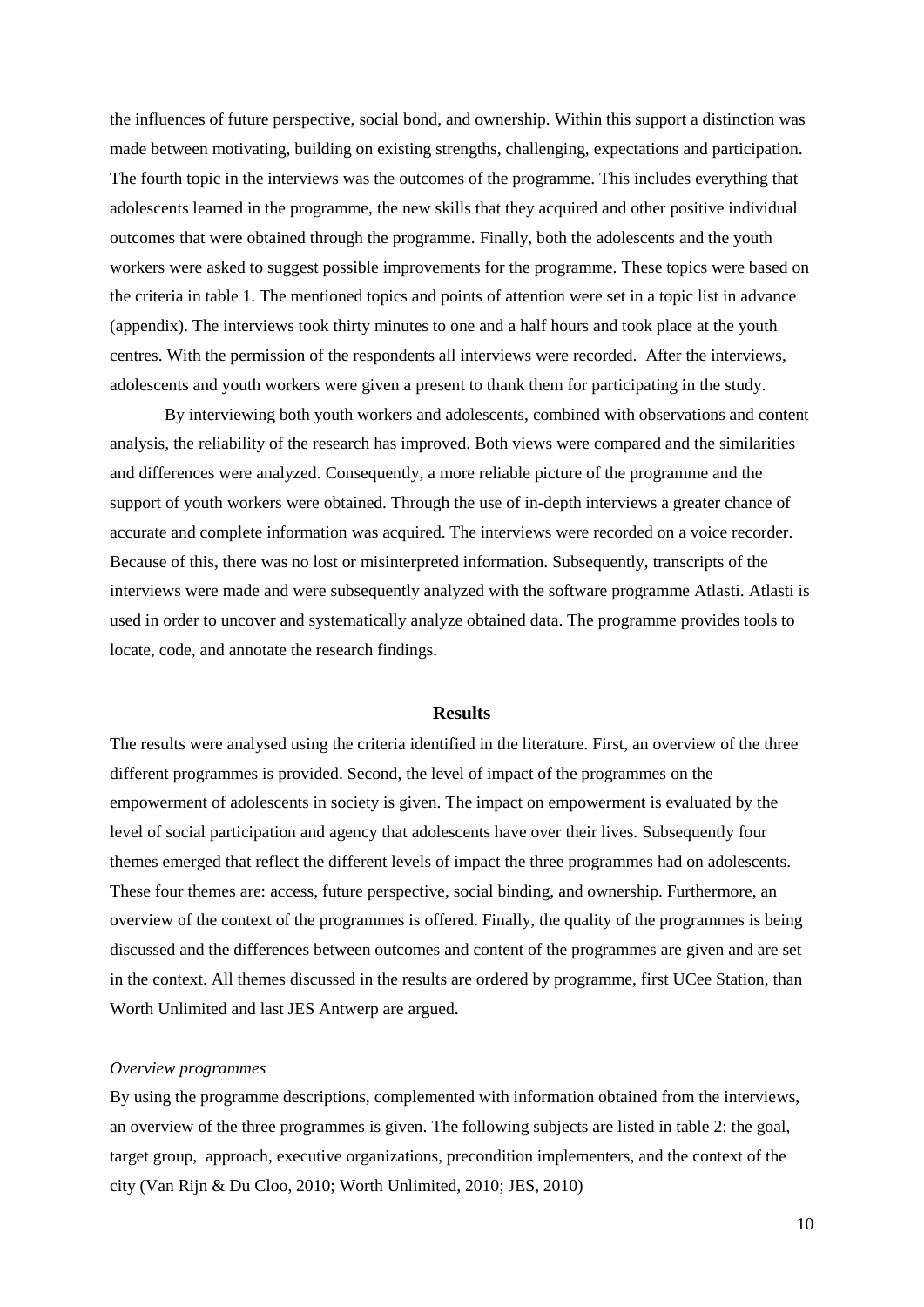|  |  | Table 2: short overview of UCee Station, Worth Unlimited, and JES |
|--|--|-------------------------------------------------------------------|
|--|--|-------------------------------------------------------------------|

|                         | <b>UCee Station</b>        | Worth Unlimited             | <b>JES</b>                 |
|-------------------------|----------------------------|-----------------------------|----------------------------|
| Goal                    | Media education,           | Inclusion and               | Recognize, acknowledge     |
|                         | participation,             | participation of            | and further develop the    |
|                         | professional and talent    | marginalized and            | competences of             |
|                         | development                | excluded adolescents        | adolescents                |
| Target group            | Adolescents aged 12 to     | Adolescents aged 11         | Adolescents aged 16 to     |
|                         | 23 years, living in (poor) | years and older,            | 25 years with a poor       |
|                         | urban areas                | categorized as              | socio-cultural, and socio- |
|                         |                            | marginalized                | economic position          |
| Approach                | Media lessons in radio,    | <b>Engaging adolescents</b> | Counselling in work-       |
|                         | video, and text writing,   | through setting up their    | related competences, and   |
|                         | provided by a              | own social enterprise       | recognition of acquired    |
|                         | professional media coach   |                             | competences                |
| Executive organizations | Schools and                | Youth centre the 'Hub' in   | Youth centre 'De           |
|                         | neighbourhood              | Bromford, Birmingham        | Branderij' in Borgerhout,  |
|                         | organizations              |                             | Antwerp                    |
| Preconditions           | The previous education     | College qualification       | Animators and              |
| implementers            | of the media coaches       | Youth Work, or master       | volunteering youth         |
|                         | differs; they can be       | degree Community Work       | workers are offered        |
|                         | specialized in             |                             | trainings by the youth     |
|                         | photography, film, radio   |                             | centre itself. The         |
|                         | etc.                       |                             | qualification of staff     |
|                         |                            |                             | members differs from       |
|                         |                            |                             | middle to higher           |
|                         |                            |                             | education                  |
| Context of the city     | <b>UCee Station is</b>     | The youth centre is         | The youth centre is        |
|                         | implemented in the four    | stationed in Bromford,      | stationed in Borgerhout,   |
|                         | biggest cities in the      | which is characterized by   | which is characterized by  |
|                         | Netherlands: Amsterdam,    | its British working class   | high percentage of         |
|                         | Rotterdam, The Hague,      | inhabitants                 | immigrants and with poor   |
|                         | and Utrecht.               |                             | socio-economic level       |

# *Impact programmes*

UCee Station uses media-education in order to stimulate adolescents to participate in their communities. One of the youth workers explained that the adolescents had to interview people as well as the local police in the neighbourhood. Through this approach UCee Station wants to improve people"s views of deprived urban areas. One of the youth workers indicated that there was more social contact in the neighbourhood as a result of the activities. Two of the youth workers mentioned that by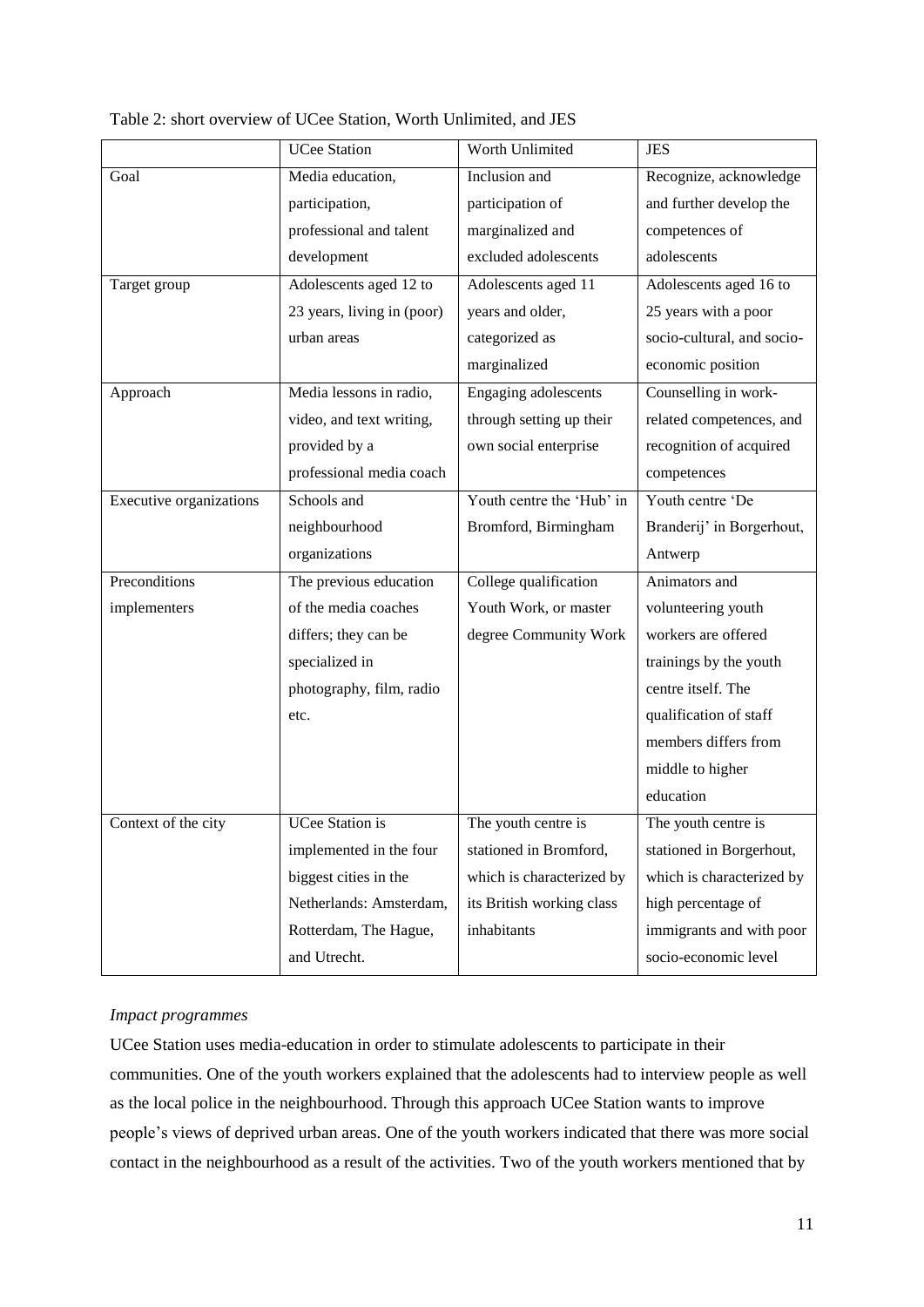facilitating discussions between Dutch adolescents and youth from ethnic minorities, the degree of respect between the two groups has improved. Two of the youth workers mentioned the importance of discussing news and politics in developing adolescents" social awareness and intelligence. Some of the adolescents continued to watch the news because they did this during the lessons. One youth worker points out that the adolescents become more confident and have the courage to give their opinion as a result of the programme. But active participation and confidence were only reached when the adolescents were connected to UCee Station on a long-term basis. This could have been through an internship or a job. One youth worker mentioned the importance of recurrence of a programme in order to see changes in adolescents" behaviour. Another youth worker gave an example of an adolescent who was connected to UCee Station for a longer term that did achieve this goal. He said the following: "*We had one guy, who started in the first project of UCee Station. He followed the programme for one year. He was so successful that he was offered an internship at Fun-X radio. He thought that was absolutely great. For others, it is fun to do it a few times, but for him it really is his future*" (We hebben een jongere gehad die is begonnen met het eerste project van UCee Station. Die heeft het ook een jaar lang volgehouden. En die is zo goed geworden, dat hij een stageplek kreeg bij Fun-X radio. Dat vond hij helemaal geweldig. Bij anderen zie je dat ze het leuk vinden om het een paar keer te doen, maar voor hem is het echt zijn toekomst). This is confirmed by a youth worker who works with UCee Station on a short term basis. He stated that UCee Station does not directly contribute to future perspective, but adolescents do get to think about certain issues.

Worth Unlimited helps adolescents to set up their own social enterprise by which they were actively participating in their community. In order to get funding for their own enterprise they had to give something back to their community. The adolescents indicated that this was one of the main reasons they participated in the programme. For the adolescents who were setting up their own bike shop it was also about mapping their local rivals and advertising for the bike shop in their community. Besides this, one of the adolescents was trained to become a youth worker for which he got the necessary qualifications. The adolescents were gaining more control over their own lives through their participation in the programme. First, the adolescents mentioned the increase in their social skills. They both pointed out the communication skills they obtained through the programme. One of the adolescents stated: "*I learned to think before I say something. I think I'm better at communicating, especially in a group*". This quote also indicates the group skills learned through the programme. The adolescents stressed they learned the professional skills needed to set up their own social enterprise, such as planning and organizing. One of the youth workers mentioned the results of the programme on community level: "*I was given a list of 15 adolescents in Yardley who showed a lot of antisocial behaviour. Over a period of 12 months we engaged with all these adolescents and actually by the end of the year they were not confronted with the police anymore. I think the antisocial behaviour rate went down with 40%*".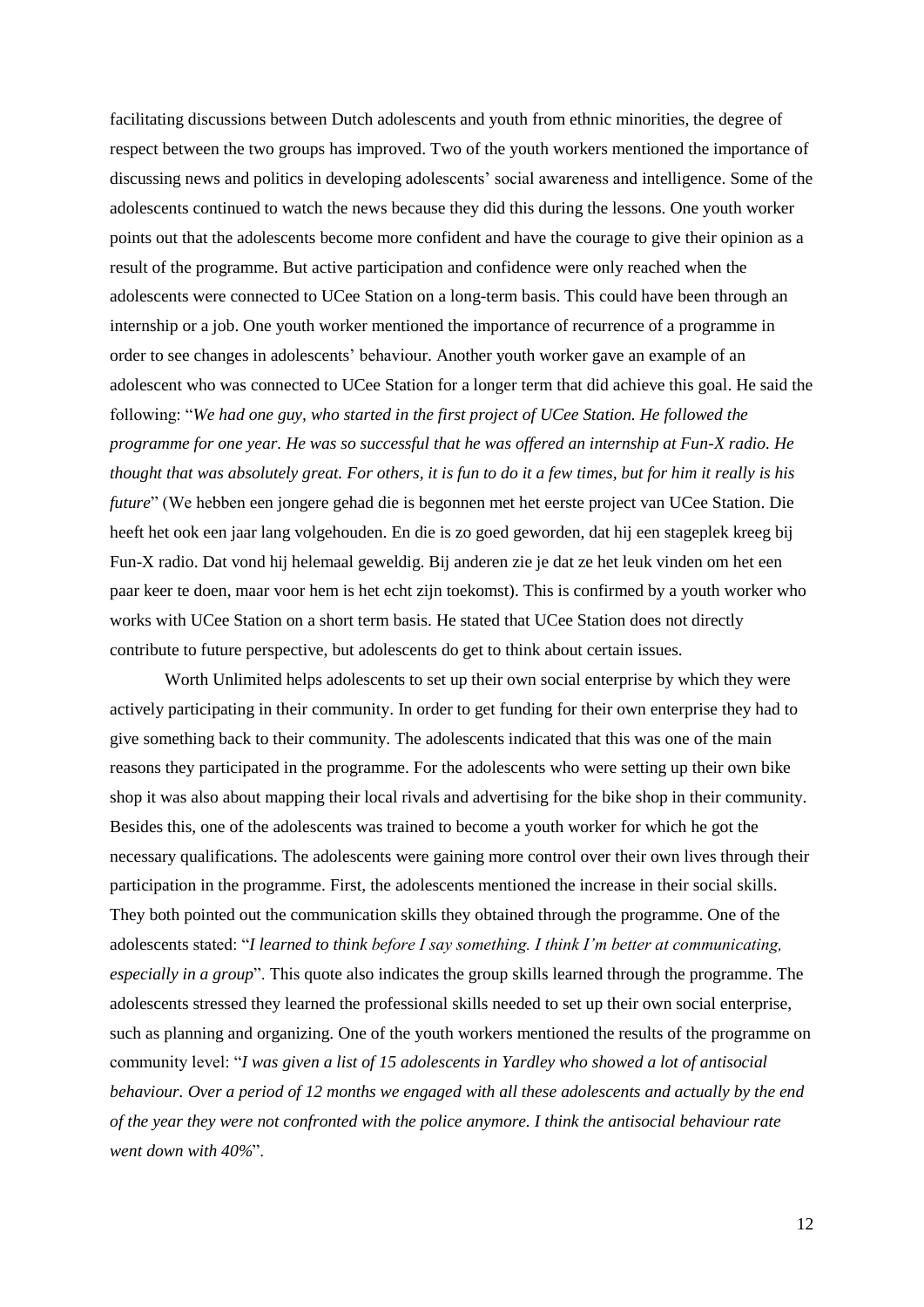Through the different courses JES Antwerp offered to adolescents, they were given the opportunity to actively participate in their community. A lot of the adolescents who came to JES did an animator course or were volunteering as youth workers at the youth centre. One of the youth workers stated: "*The adolescents come here in their free time to spend it as meaningful as possible. Instead of hanging on the street, they can do an animator course*" (De jongeren komen hier naartoe om hun vrije tijd zo goed mogelijk in te vullen. Dus in plaats van hangen op straat kunnen ze hier een animatorcursus doen). At the youth centre, adolescents got structure and received information about daily life and work. Furthermore, JES had a job coach in service who helped adolescents in getting a job or education. Recently, he appeared in the newspaper because the number of unemployed from ethnic minorities has dropped in the neighbourhood he worked in. One youth worker explained that the animator courses that JES offers stimulated the development of social skills and groups skills. He indicated that one adolescent was afraid to speak in public a few years before he did the course. After the animator course he is better in cooperating and better able to speak in groups. Another adolescent indicated that one of the reasons he wanted to become a volunteering youth worker was because it would give him more opportunities in his future life.

#### *Access*

UCee Station is a programme that can be used in youth centres or at school. The responsibility for enrolment of adolescents therefore lies with the youth worker. According to the Dutch youth workers, working at community level was an important factor for the accessibility of the youth centre. But also the familiarity of adolescents with the youth worker influenced the enrolment of adolescents in the youth centre. Two of the youth workers were raised in the same neighbourhoods as where they worked. One of them mentioned that he knew a lot of adolescents when he started the project and it was therefore more likely for him to gain their trust and get them involved. All youth workers mentioned detached work as a way of getting adolescents involved in the project. Most youth workers got on the streets themselves and tried to engage them that way. One neighbourhood in Rotterdam in the Netherlands had a specific youth worker in service for detached youth work. This person was called a "*jongerenmakelaar'* (youth broker). This youth worker went on the streets and talked to adolescents and tried to get them involved in the youth centre. When an adolescent came to the youth centre, it was up to the other youth workers to give him further support.

Working on community level was also an important factor for Worth Unlimited for the accessibility to the youth centre. One of the British youth workers stated: "*A lot of it is at grass root level. For example the Hub is based in a local community. The youth workers live in the local community. They have a presence there, so they get to be known. And they start the activities because people know them*". Another way which is used in Britain to get adolescents involved is through detached work. The youth workers did a lot of activities on the streets and in local parks. That way, adolescents got to know the youth workers before they entered the youth centre. The British youth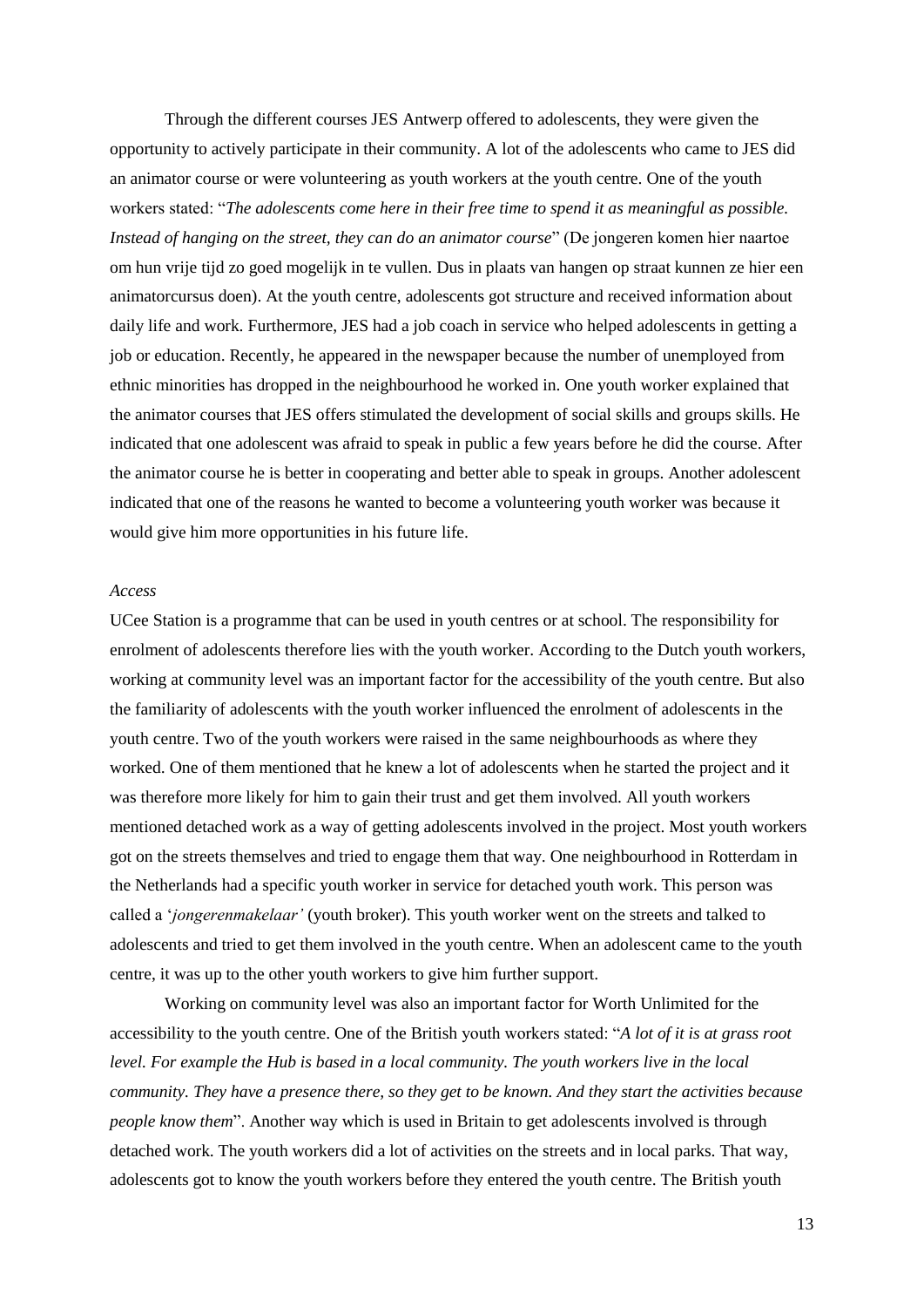workers also cooperated closely with the local police and other social institutions. The youth workers got adolescents referred to them by other agencies; through youth services or the police. These were adolescents at risk who were involved in minor criminal activities or were at risk of getting involved. Adolescents also mentioned the possibility to get a job or an improvement of job prospects as reasons to participate in the youth project. The British programme offered volunteering work to adolescents. During volunteering, the adolescents got training to become a professional youth worker. By participating they gained working experience and got the necessary qualifications to become a youth worker. One youth worker stated that the adolescents might get a job at the youth centre. If not, they had improved their resume and their job prospects were increased.

In Antwerp, all respondents mentioned the low threshold as one of the successes of their youth competence centre. They believed a lot of adolescents came to the youth centre because it was community based. According to the coordinator of JES Antwerp, providing accessible youth work was one of the main goals of JES. They wanted to achieve this through being psychologically and physically accessible, while at the same time being affordable and providing tailor made work. In Flanders, identification with the youth worker was also mentioned as an important factor for the low threshold. It was mentioned that when a youth worker is from the same neighbourhood he knows the other generations in the neighbourhood. Two youth workers pointed out that parents are more likely to bring their children to someone they know and trust. Additionally, the youth worker knew where to find adolescents in the neighbourhood. This was mentioned as particularly useful when doing detached work. Adolescents also mentioned getting a job or job prospects as a reason to participate. In Flanders, different courses were being offered to adolescents to become a volunteering youth worker. With this working experience they could improve their resume and job prospects.

#### *Future perspective*

One of the youth workers of UCee Station explained the negative influence of the environment of the adolescents on their future perspective. According to him, a lot of the adolescents do not have the belief that they can get a normal job. They see others in their environment earning a lot of money by illegal activities and believe that it is the only way for them to earn money as well. UCee Station offered internships to some of the adolescents. This possibility was offered particularly to media students from secondary vocational learning-working programmes. There had been a number of them who moved on to Fun-X radio or who followed a media-related undergraduate education. The goals for professional and talent development were specifically designed for these students.

According to youth workers from Worth Unlimited, the motivation for adolescents to participate in the youth programme was the possibility of getting a job. This could have been through volunteering youth work, but also through the programme where they set up their own social enterprise. One of the youth workers said: "*The main goal is to offer adolescents tools to kind of flourish in society. What we mean by that is offer them skills they need to move on in society, whether*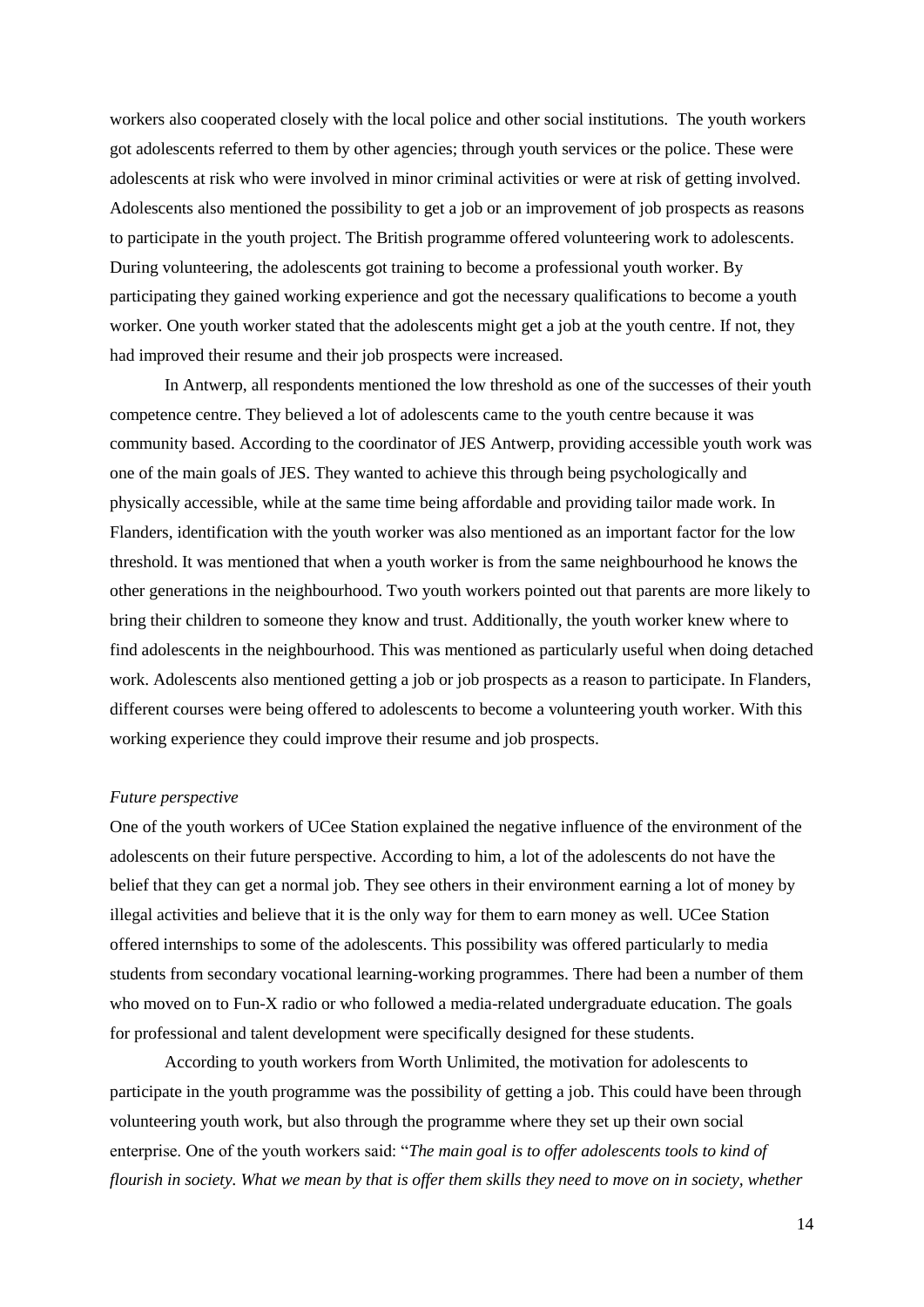*those are social skills, personal skills, or business skills. So the different programmes enable the adolescents to achieve something*".

Within JES Antwerp, adolescents had the opportunity to volunteer as youth worker in the youth centre. Adolescents without qualifications could do courses to become a volunteering youth worker. Some of the youth workers believed that being a role model for the adolescents, motivated them to participate. According to the Flemish method, a youth worker must be a guide to adolescents. He must be able to give direction and be aware of his job as a role model to adolescents. One of the Flemish adolescents said the following: "*Most adolescents look up at O., they want to be like him when they grow up. The motivation comes from within. When O. is guiding an activity, you see that they like it and get motivated. Especially when he gives away compliments*" (De meeste jongeren kijken hier op naar O., van *zo wil ik later ook worden*. De motivatie komt van henzelf. Als O. aan het begeleiden is zie je dat ze het leuk vinden en daar komt de motivatie van. Vooral wanneer hij een pluimpje geeft). Another youth worker explained he supervised the adolescents from an early age. Because of the relationship he had built over a long period; they came to him with serious questions about work, alcohol, or sexuality.

#### *Social binding*

According to one youth worker of UCee Station, building a relationship with adolescents takes time because they are very suspicious to other people. Youth workers mentioned is was important to be trustworthy and to keep promises in order to gain trust of adolescents. Furthermore, it was stated that it is important to be at the same level as the adolescents. One of the youth workers from UCee Station explained the importance of the youth centre in the lives of young people. It is a place where young people can come to and be with their friends, he calls it their second home. The youth workers indicated that the youth centre functions as a place where young people can be in their spare time. This is of significance because there is not much else to do in the neighbourhoods. Furthermore, one youth worker mentioned that through the activities of UCee Station, adolescents come in contact with more positive role models. The youth worker said the following: "*By interviewing peers on various topics, adolescents can unconsciously learn from their peers, especially when this is someone with positive ideas. That is the kind of example they need because they do not get that on the street*" (door het interviewen van leeftijdgenoten over verschillende onderwerpen kunnen de jongeren onbewust veel leren van die persoon. Dat soort voorbeelden hebben ze nodig, want dat krijgen ze niet mee op straat).

Youth workers and adolescents from Worth Unlimited pointed out acceptance and showing interest as important factors in building a positive relationship with adolescents. Being on their level was also pointed out by one of the adolescents who said it was important for a youth worker to be like a friend. Most adolescents had been let down by their parents and sometimes by other social institutions. This was mentioned as one of the reasons why it took time to gain their trust. According to one youth worker, credibility was the precondition for trust and building a relationship. Consistency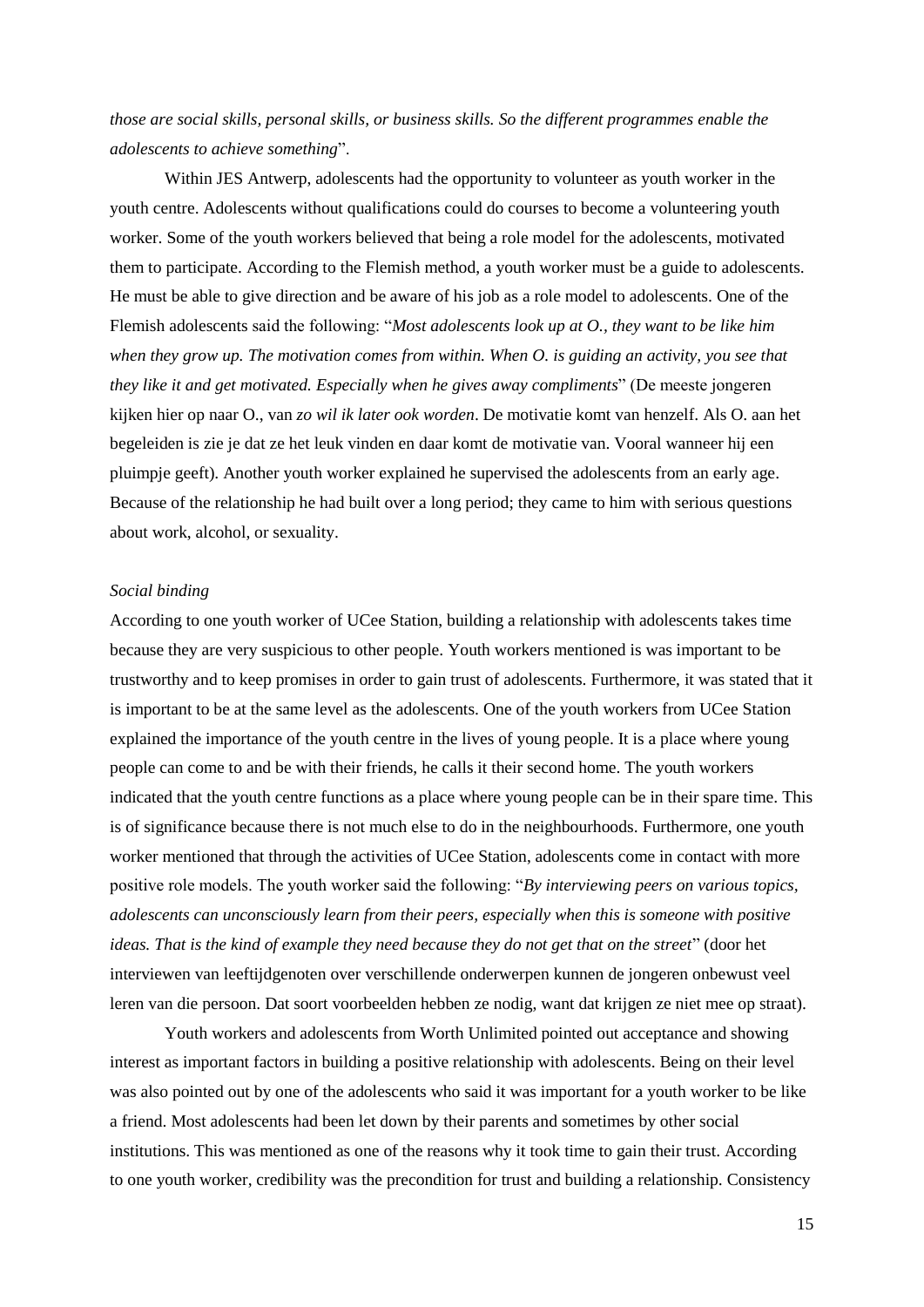was indicated as an important factor for being credible. If an adolescent did something wrong, a youth worker must set boundaries and be consistent. However, according to one of the youth workers it was important to let them know it was their behaviour you disapproved and not them as a person. The adolescents of Worth Unlimited mentioned they had learned a lot from their peers. The friendship that they built was important for their motivation to participate in the programme. Besides the friendships with peers, the adolescents also indicated the attachment they had with the youth workers. One of the adolescents pointed out that youth workers were more like older responsible friends, unlike school teachers who told them what to do. Besides attachment, the adolescents were also involved in activities through which they improved their social position. The adolescents got the chance to learn outside the school setting and could get an award or qualification for it. Some of these were on a local level, while others were on a national level in which case the adolescents would end up with a national qualification. Furthermore, the youth workers also functioned as a role model to the adolescents. The adolescents trusted the youth workers because they lived in het same neighbourhood as them. The adolescents observed a positive example in their environment.

According to one youth worker of JES Antwerp, adolescents came to the youth centre because of the sustainable relationship they had with the centre. The youth centre functioned as a meeting place for friends. Besides the attachment to peers, the attachment to the youth worker was another reason for adolescents to participate. Another reason for adolescents is the involvement in activities. One of the youth workers stated: "*The adolescents come here to spend their free time the best way they can. So instead of hanging on the street, they can do an animator course*"( De jongeren komen hier naar toe om hun vrije tijd zo goed mogelijk in te vullen. Dus in plaats van hangen op straat kunnen ze hier een animatorcursus doen). Since the introduction of the work counsellors, there are also activities offered to young adults. Furthermore, the youth worker acted as a role model to adolescents because they could identify with him. One of the adolescents said the following: "*M. is my example. I have always looked up to him; I wanted to do the work he did. I saw the satisfaction he got from his job*" (M. dat was mijn grote voorbeeld. Ik zag altijd naar hem op, ik wilde het werk doen dat hij deed. Ik zag dat hij voldoening kreeg uit zijn werk). The adolescent, from whom this quote is, was a youth worker himself at the time of the interview.

#### *Ownership*

One of the youth workers of Ucee Station said to challenge the adolescents both physically and mentally. Physically by offering sports activities and mentally by helping with their homework. Furthermore, the youth worker explained that the adolescents have a wrong picture of reality. They want the same house as they see on MTV cribs and they know they cannot pay that by stacking shelves in the supermarket. The youth worker tries to sketch a more realistic and desirable future goal and the path an adolescent must take to achieve that goal. Two of the youth workers mention that it is important that the adolescents are motivated for the programme. One of the youth workers told he only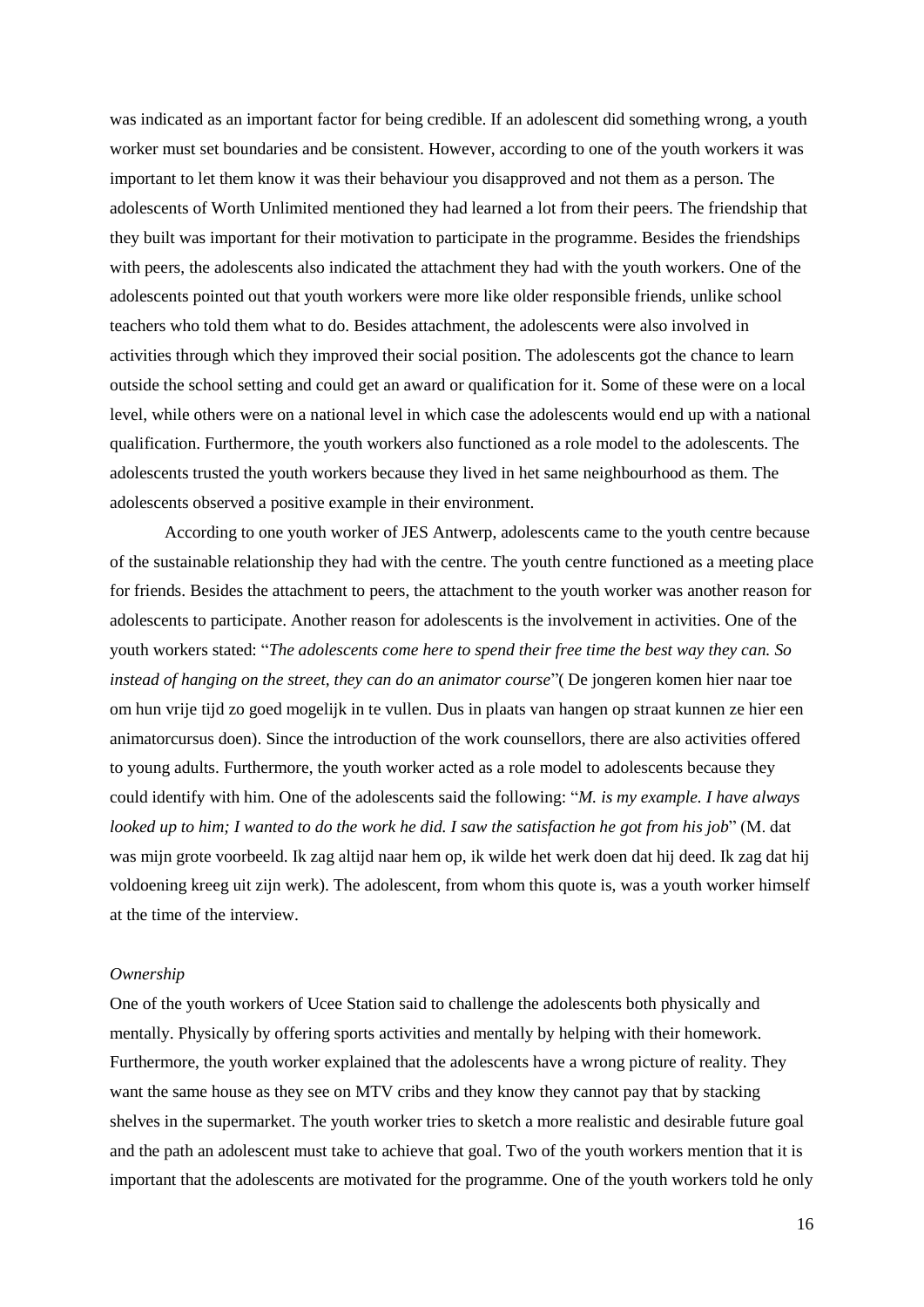asked those adolescents from whom he expects that they will be motivated to participate and who will take the programme seriously. One of the youth workers indicated that youth workers must be able to sell activities to adolescents in order to motivate them. They should think of activities that would motivate the adolescents. The youth workers pointed out to build on the strengths of adolescents by developing skills, qualities and talent. One of the adolescents participating in the project said to see the developments in the other adolescents: "*They become aware of skills they did not know they had*" (Ze worden zich bewust van de talenten waarvan ze niet wisten dat ze die hadden).

Within the programme of Worth Unlimited, adolescents learned to set up their own social enterprise. By doing this, they gained ownership over the project and felt responsibility for it. Two of the British youth workers said that by giving adolescents ownership over the project, they will appreciate it more. By giving more responsibilities to the adolescents, they were more involved in the project and the community. To motivate adolescents, two of the British youth workers found it important to ask what they wanted to do, what they wanted to see happening in the neighbourhood. When it was someone's own idea, it would be more likely he will be motivated to successfully complete the activity. Most adolescents pointed out that they must be motivated themselves in order to be successful within the project. For example, one of the British adolescents mentioned: "*They don't really motivate us, we motivate ourselves. I really want to do this myself; I'm really passionate about it*". According to one of the youth workers, when adolescents are not motivated, they will just stop showing up. The British youth workers indicated they built on strengths of adolescents by using a traffic light system. The red stands for weaknesses, the yellow stands for competencies that are good enough, and the green for qualities. Subsequently, the youth workers search for methods to turn yellow into green, and red into yellow.

The youth workers of JES Antwerp worked with what they called the "*participation ladder*" (participatieladder). When adolescents entered the project there were a number of phases they had to go through. In the first stage, so when people just came in, they were seen as consumers. The next step was that they actively participated in the activities, followed by participation in the organization of activities. For the adolescents there was also a method for organizing activities, which was called the "*initiative book*" (initiatiefboekje). In this book, adolescents were guided step by step, in organizing their activity. The activities varied from a small birthday party to a Halloween party. In order to challenge the adolescents, one of the youth workers mentioned she always tried to get them in a stretch zone where they had to work a little harder, but never up to their frustration level. This way, she hoped the adolescents would go home at the end of the day with a positive feeling and the idea they had learned a lot. The youth workers form JES Antwerp had developed a specific method in order to acknowledge the strengths of adolescents and to build further on that. This method was called the C-Stick, which was a digital portfolio with a personal development plan. The C-Stick included a set of techniques for recognizing skills and developing competences. The key elements were: observation of skills, feedback, group dynamics, peer learning and experiential learning. In practice, not every youth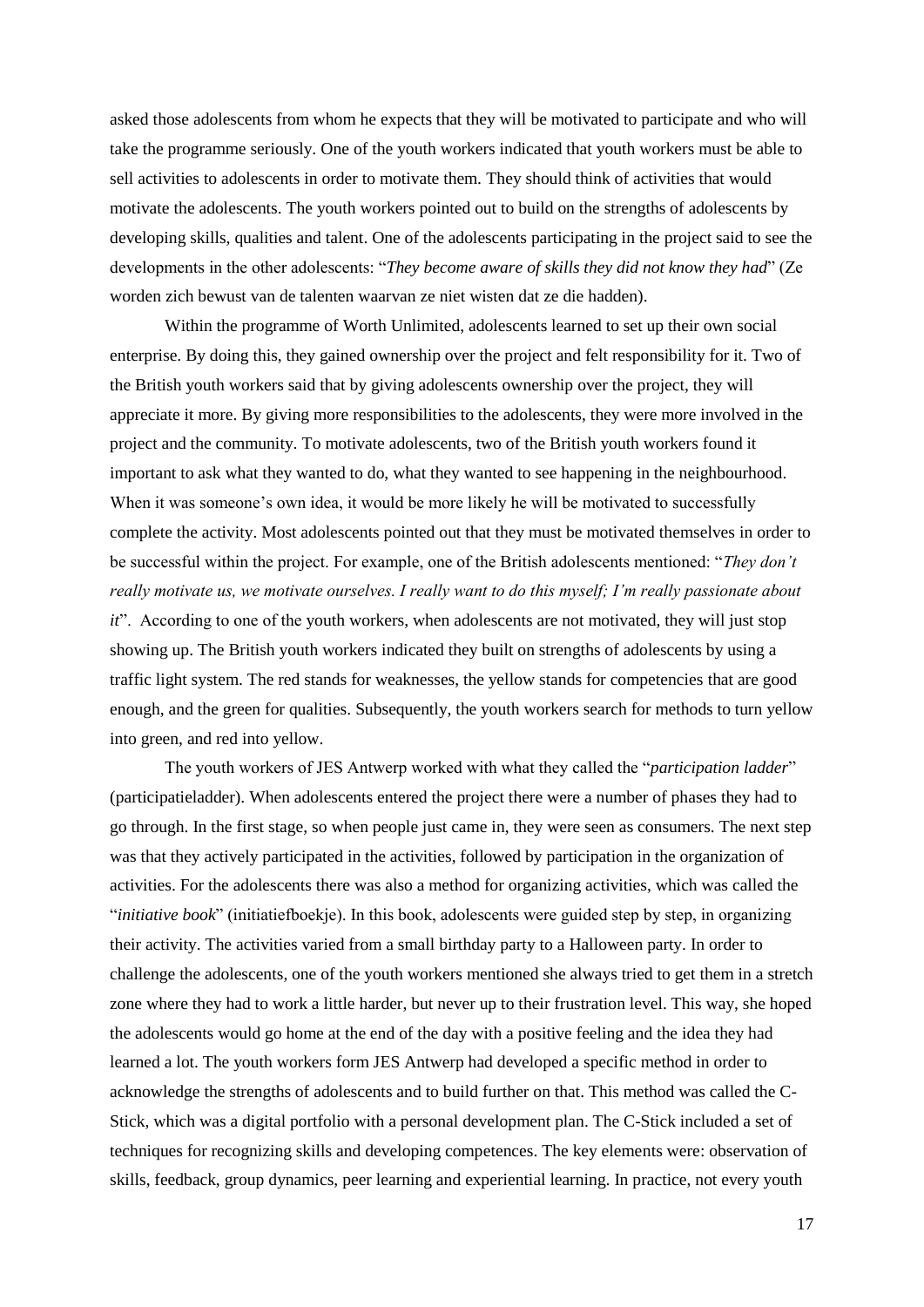worker used this method in their work. One of the Flemish youth workers explained that the use of the C-Stick was particularly useful in building someone"s resume. But in her own work she preferred to observe the adolescents and work from there. One of the Flemish youth workers saw motivation as the most important task in his work. He called himself a "*motivator*" (motivator). According to him, motivating adolescents is essential given their lack of trust in the government. As a youth worker he must use a different approach to reach the adolescents than the government does, so they would not see him as part of the government.

#### *Difficulties in the context*

Some of the youth workers mentioned that in today"s youth work, it is hard to ensure the sustainability of a programme. The Dutch, Flemish, and British government all cut back their funding on social projects. The youth workers mentioned it is hard to maintain the relationship with adolescents when a project has to stop because of financial problems. In Flanders, the programme is funded by six different resources. When one of the resources is eliminated, the remaining five can temporarily compensate. Most youth workers indicated the importance of the sustainability of a project to actually see the results amongst participating adolescents. First of all, it takes time to build a relationship with adolescents form disadvantaged urban areas. One of the Dutch youth workers said: "*It is really hard because these adolescents are very suspicious. They don't trust you over night, it takes time*" (Het is heel moeilijk want deze jongeren zijn heel erg argwanend. Het is niet zo dat ze je een, twee, drie vertrouwen, daar gaat echt tijd overheen). Two of the Dutch youth workers mentioned they only see the difference in adolescents when they visit the centre regularly. In Flanders, a lot of the adolescents in the youth centre participated since they were little kids. Two of the youth workers came there in their childhood as well, one from the age of 6 and the other from the age of 8. In Britain one of the youth workers mentions the importance of sustainability. He said: "*For these guys, it is important to be guided on a long-term basis. I have seen projects which take four or five years. For these kids you become their surrogate parent. Adolescents come to you with all their problems, also the serious ones. It is especially the length of a project which determines what you can reach with these adolescents*".

#### *Quality of the programmes*

The interviews indicated a number of issues that are related to the quality of the youth programmes. The first factor that can be distinguished is the sustainability of a programme. The results point out that empowerment was only reached when the adolescents were connected to UCee Station for a long term. The length of a programme was influenced by the design of the programme. Ucee Station offers a lot of short term projects which consist of a number of lessons. The interviews also pointed out that the government influences the length of youth programmes by their choice of funding. It appears that the government chooses to fund those programmes which are seen as fashionable. One of the British youth workers said the following: "*I think one of the difficulties is with all the spending cuts from the*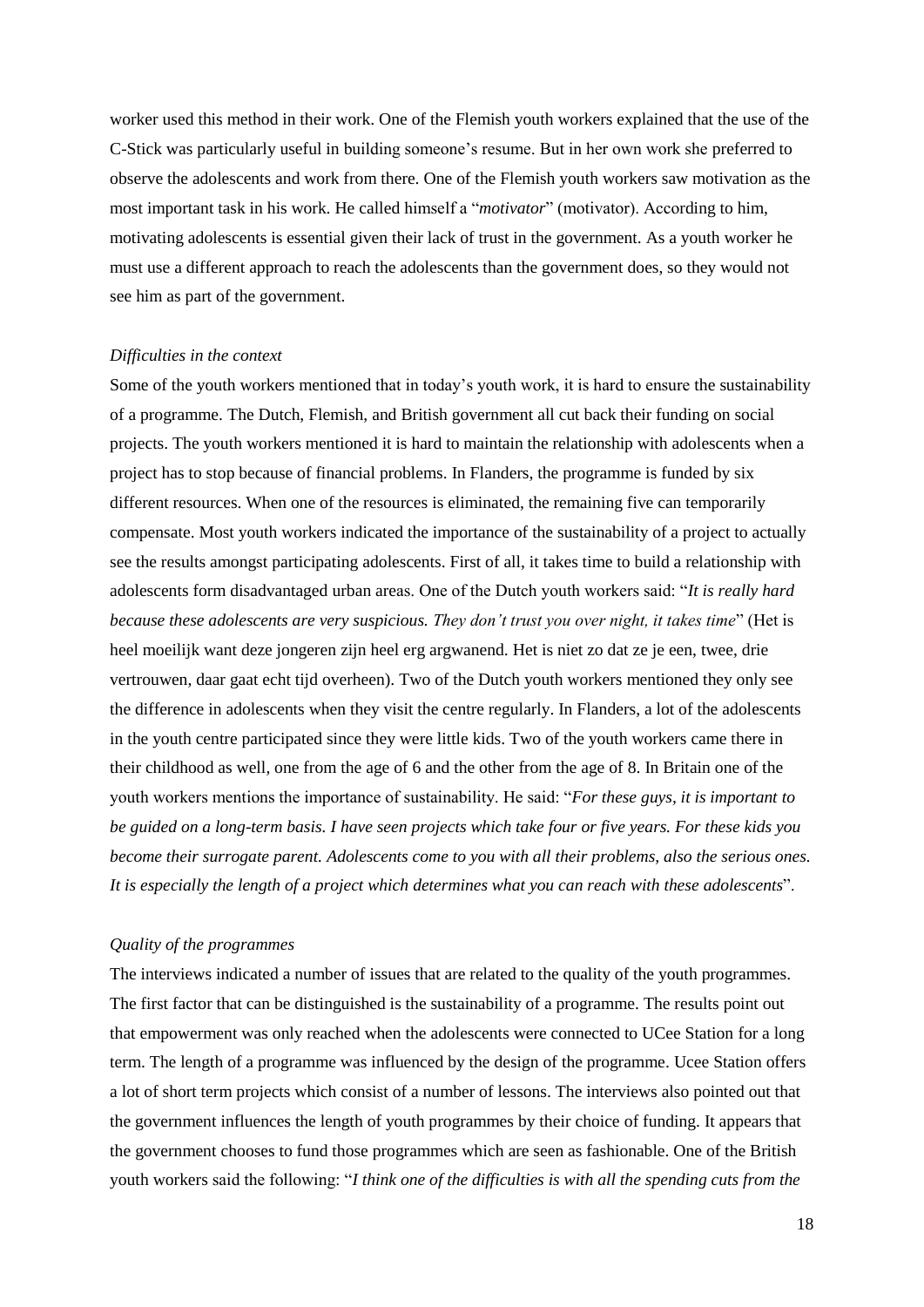*government, we have to scale down a lot. So 12 months ago it was me and P. and about 10 concessional workers. And then 12 months later it's still me and P. full-time but actually now there are a bare minimum of concessional workers. And it is just kind of changing with time and we just have to see where it is going. So the opportunities for this moment are the social enterprises and that will change again. So we need to keep an eye on the developments*". In Flanders, adolescents are involved in the youth centre from an early age and therefore they are guided on a long-term basis. One of the Flemish youth workers mentioned the importance of time in the development of sufficient methods in youth work.

The second factor that influences the quality of a programme is the professionalism of the youth workers. It is important to mention the variance in training of the youth workers because they are the preconditions for successfully implementing programmes. Professionalism refers to the education and competences of a youth workers. The interviews indicated a difference in education and competence of the youth workers between and within the countries. One of the youth workers explained he had difficulties with designing activities in which young people are stimulated to selforganize. Designing activities for adolescents and stimulating their participation is however one of the main tasks of a youth worker. When a youth worker did not obtain a specific training for social work, he or she mentioned more often to struggle with these aspects of youth work.

|                    | <b>UCee Station</b> | Worth Unlimited | <b>JES</b> Antwerp |
|--------------------|---------------------|-----------------|--------------------|
| Future perspective | $++$                | $++$            | $++$               |
| Social bond        |                     | $\pm$           | $++$               |
| Ownership          |                     | $++$            | $++$               |
| Accessibility      | Varies by executive | $\pm$           | $++$               |
|                    | organization        |                 |                    |
| Sustainability     |                     | $^+$            | $++$               |

Table 3: content of the three programmes

(++ much attention given; + some attention given; - little attention given; -- no attention given)

#### **Conclusion and discussion**

In youth work, talent development programmes are used more and more in order to achieve empowerment of vulnerable adolescents. Nonetheless, it remains unclear what the successful factors of the talent development practices are and how these practices influence the empowerment of adolescent. The aim of this study was to examine how talent development can lead to the empowerment of adolescents in disadvantaged urban areas. The research question was as follows: *what are the successful factors in talent development programmes that contribute to the empowerment of vulnerable adolescents?* The literature study indicated that to achieve empowerment of adolescents, behavioural change is required. A model of behavioural change is introduced and three criteria are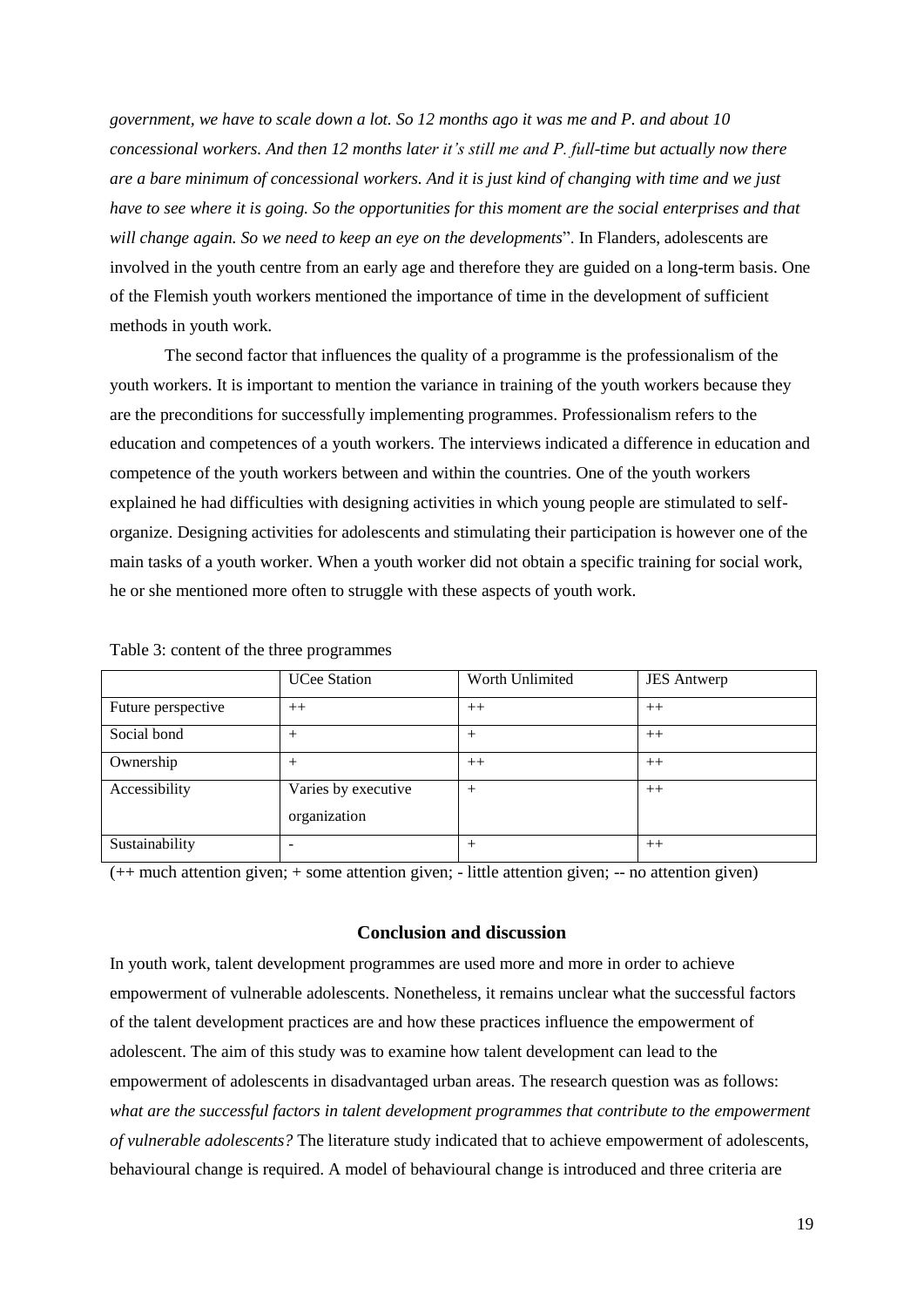distinguished which are expected to influence the empowerment outcomes, namely: future perspective, social bond, and ownership. From March until May 2011 three talent development programmes aimed at empowerment of adolescents have been analysed using the three criteria indicated in the literature study. A comparison between a Dutch, British and Flemish youth programme is made.

The results indicated that the adolescents participating in the Dutch, British and Flemish programme gained new competences as a result of the talent development activities. Furthermore their social participation in the community increased. This indicates that the three programmes have a positive influence on the empowerment of vulnerable adolescents. However, the results show that long-term involvement in the programmes is a pre-condition for the achievement of empowerment. The involvement in the British and Flemish programmes and long-term involvement in the Dutch programme had a higher impact on the empowerment of adolescents than short-term involvement in the Dutch programme. The successful factors contributing to these empowerment outcomes correspond with the three criteria distinguished in the literature, namely: future perspective, social bond, and ownership. Besides these criteria, a fourth criterion was indicated as being important in talent development programmes. The results point out that in order to reach vulnerable adolescents, the programme must be implemented in an easily accessible youth centre.

In conclusion, this study gives indications that talent development programmes contribute to the empowerment of vulnerable adolescents. To explain this contribution, the model of behavioural change is used (De Vries et al., 1988). According to De Vries and others the amount of confidence that someone has in the advantages and expected outcomes will improve his attitude towards behavioural change. By providing a future perspective to adolescents, their motivation to behavioural change was enhanced. This is in line with research by Miller and Brickman (2004) who state that the level of engagement in tasks increases when there is perception of future success. Besides attitude, De Vries and others (1988) indicated that it is important to pay attention to social influence in an intervention. The programmes evaluated increased the social bond between the adolescents and others and between adolescents and their community. This corresponds with the social control theory of Hirschi (1969) which states that when social ties are strengthened, problem behaviour is much less likely. Lastly, De Vries and others (1988) indicated that self-efficacy must be addressed in interventions in order to create the intention of behavioural change. Self-efficacy is the expectation people have about their own ability to show certain behaviour. The adolescents in the evaluated programmes gained more confidence by giving them ownership and responsibility over activities. This is in line with previous research which indicates that by letting adolescent make their own choices they are in charge of their own lives (UCAY, 2010). Giving ownership to adolescents, asks for a specific guidance by the youth workers (Hartgens, 2010). According to the research findings not all youth workers knew how to provide participating youth work. Attention for ownership in youth work activities in the education and training for youth workers should be given.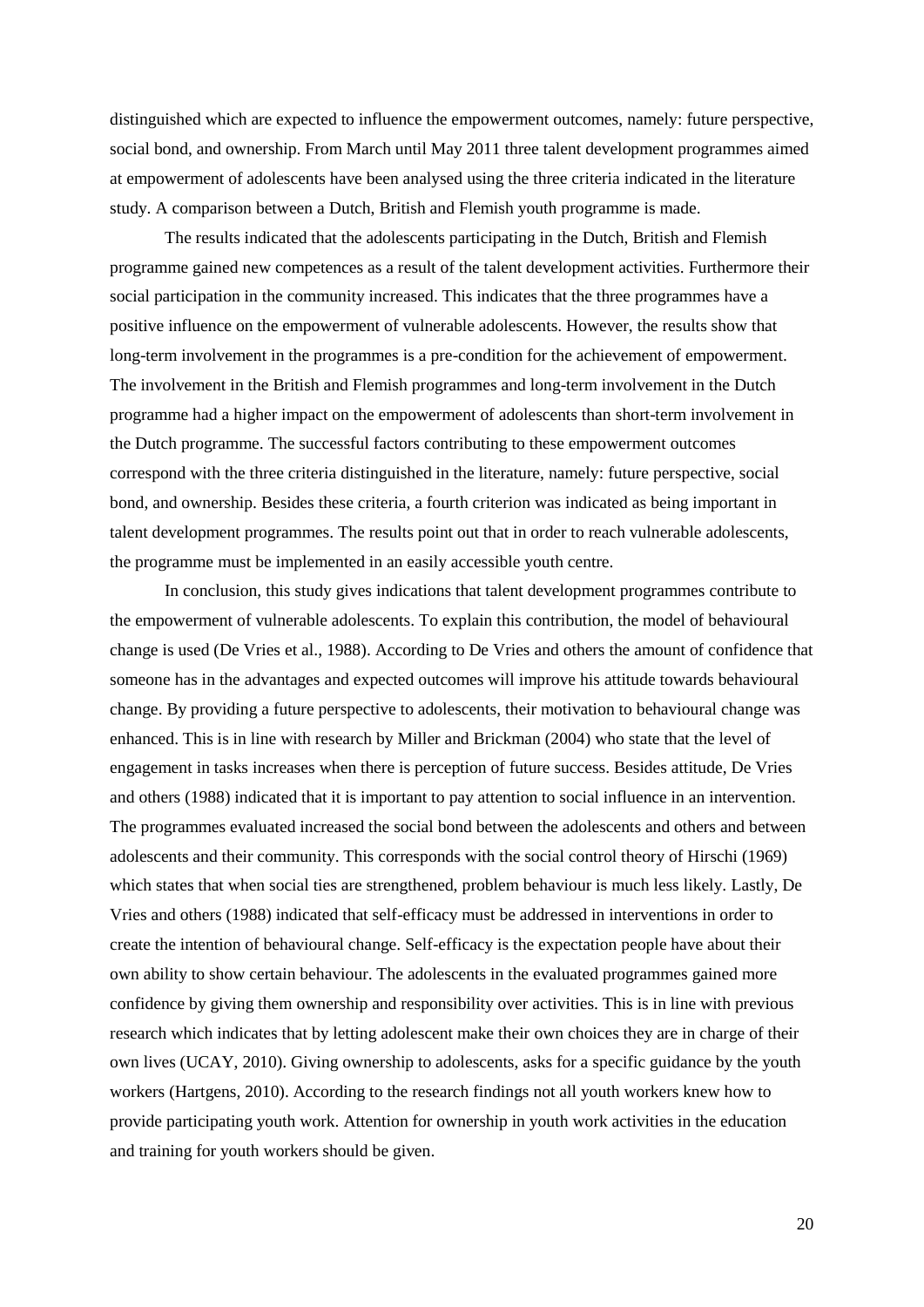It was stated that only when a programme meets all three criteria, empowerment of adolescents can be achieved. The results point out that the three programmes evaluated correspond with the three criteria, apart from small variances. According to Brug and others (2006) when the three behavioural determinants are addressed in an intervention, the willingness to change behaviour will arise. However, the findings in this study suggest that long-term involvement is a pre-condition in order to reach behavioural change in vulnerable adolescents. In previous research, the model of behavioural change was indicated as useful in increasing healthy behaviour (Brug et al., 2006). In this study the model is used in order to reach empowerment of vulnerable adolescents. The concept of empowerment is more complicated than changing concrete and visible behaviour like smoking or unhealthy eating. This could explain why long-term involvement in talent development programmes is required in order to achieve empowerment. This is in line with research into resilience of adolescents. Although short-term achievements are indicated as important, the process of resilience is developmental and long-term (Winflied, 1994). Furthermore, the interviews indicate that building a relationship with adolescents from disadvantaged urban areas also calls for long-term guidance. This corresponds with research into the motivation of marginalized adolescents. Research showed that the social worker must gain trust of adolescents, show interest and give them the feeling of being a worthwhile person (Klomp et al., 2002).

Besides future perspective, social bond, and ownership, accessibility of the youth centre was indicated as a successful factor in the talent development programmes. The results showed that youth workers use detached youth work in order to reach adolescents. According to Spies (1998), marginalized adolescents often distrust public agencies and do not go there on their own initiative. These adolescents are in danger of losing their social bond with society. Therefore, youth workers should adopt a work method more directed towards outreach in order to get these adolescents involved in the youth centre. The results in this study also indicated that by working on a community level, adolescents grow familiar with the youth centre and the youth workers who work there. This might increase the trust they have in the youth workers, which was indicated as important in building a relationship with marginalized youth (Klomp et al., 2002).

No striking differences in empowerment outcomes were found on national level of the three countries involved in this study. However, the British and Flemish programmes give some practical implications for the Dutch programme. Long-term involvement in programmes is of importance in the level of empowerment achieved by the programmes. Therefore, sustainability of talent development programmes is necessary. In all three countries, youth work is confronted with government spending cuts and all three programmes equally face difficulties with getting funding. In Flanders, the programme is funded by six different resources. When one of the resources is eliminated, the remaining five resources can temporarily compensate for the loss. This is no overall solution for providing sustainable youth work, but it is one way of dealing with the government spending cuts. Furthermore, in Britain and Flanders volunteering youth work by adolescents was indicated as a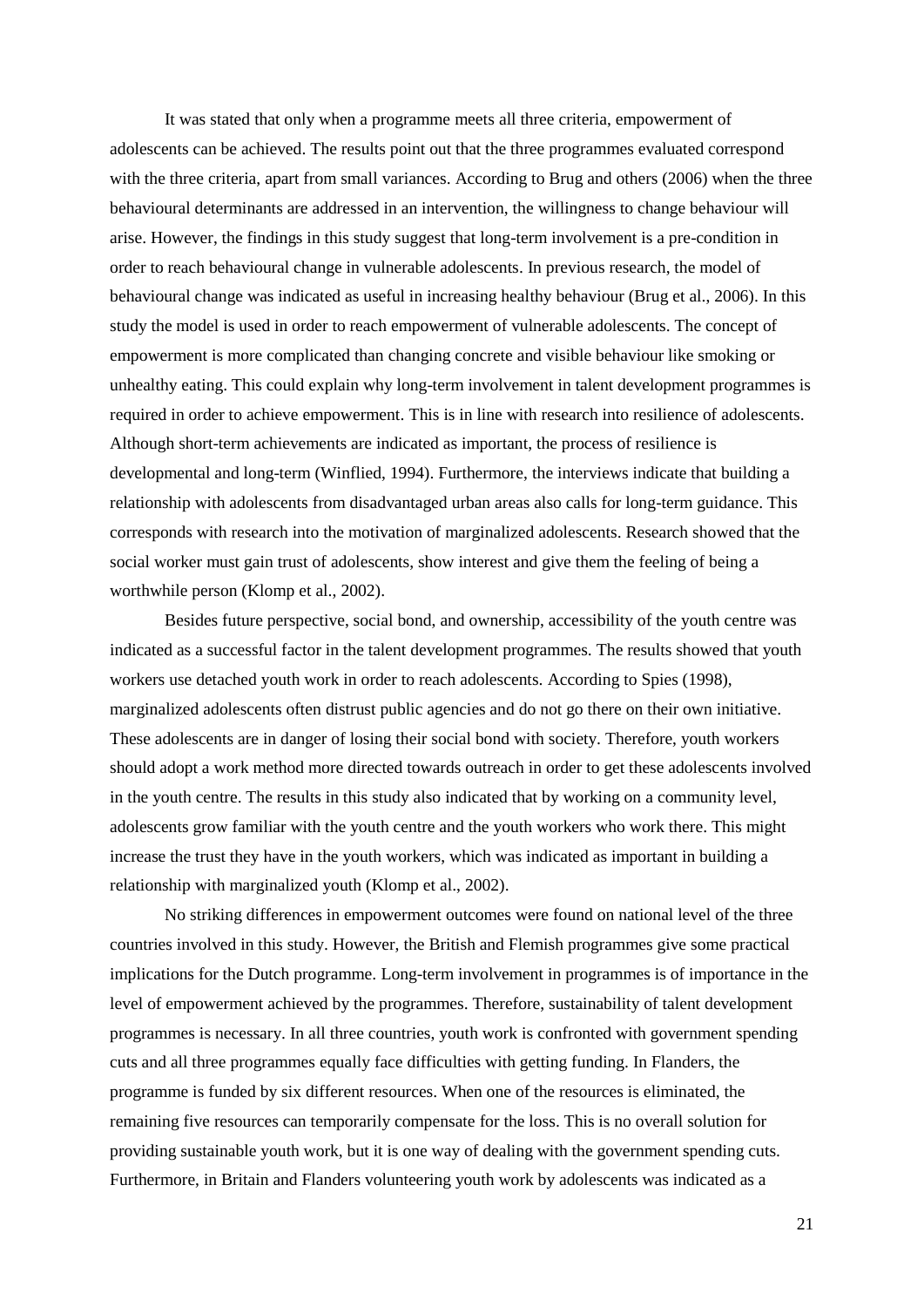method by which they gained more future perspective. Future perspective was distinguished as an important criterion in order to reach behavioural change. Therefore, stimulating volunteering youth work and the recognition of this work through providing qualification opportunities might be an interesting method for Dutch youth work to use.

#### *Methodological shortcomings and future research*

The present study has some limitations that are worth mentioning. First, the interviewed youth workers might be biased about their programme because by expressing any negative opinions towards their work they would have undermined their own work. Furthermore, the adolescents may have given socially acceptable answers because they did not want to offend the youth workers and wanted to protect their own interest. However, besides the interviews, in person observations have been made and a content analysis of the three programmes has been carried out. By interviewing both youth workers and adolescents, combined with observations and content analysis, a more reliable picture of the three programmes is obtained.

Second, the generalizability of the findings to all talent development programmes may be limited due to the fact that only three programmes have been evaluated and because of the small number of respondents. Nevertheless, the findings of this study provide some insight into the successful factors in talent development programmes. Long-term research should be done in order to determine whether the programmes have a positive impact on the empowerment of vulnerable adolescents over a longer period.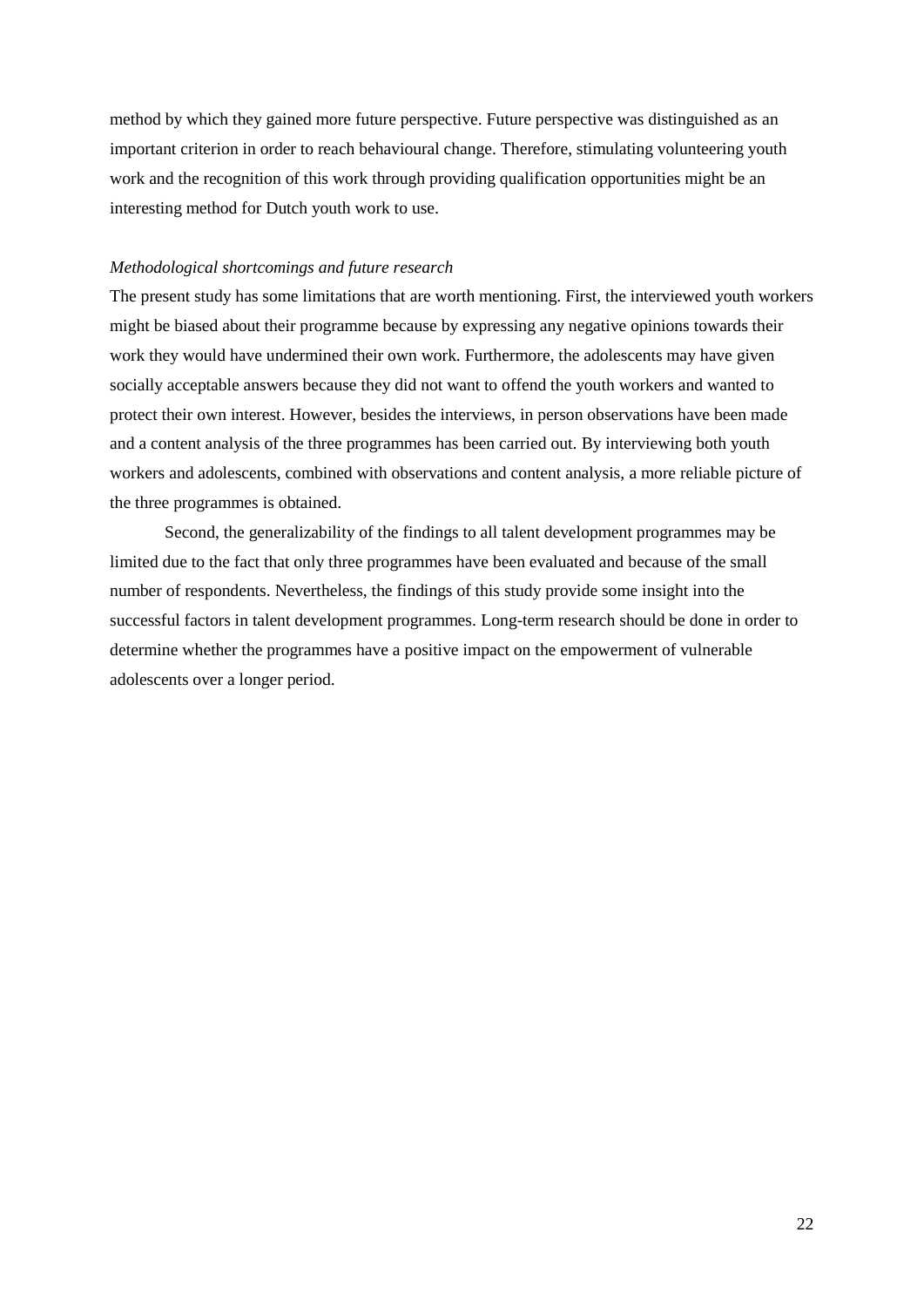#### **References**

- Abramson, L. Y., Metalsky, G. I., & Alloy, L. B. (1989). Hopelessness depression: A theory-based subtype of depression. *Psychological Review, 96(2)*, 358–372.
- Ajzen, I. (1991). The theory of planned behavior. *Organizational Behavior and Human Decision Processes, 50*, 179-211.
- Ajzen, I. (2005). *Attitudes, personality and behavior*. Milton Keynes: Open University Press.
- Baat, M. de (2009). *Moeders aan het woord. De kwaliteit van het opvoedingsondersteuningsprogramma Moeders Informeren Moeders*. Utrecht: Universiteit Utrecht.
- Bakker, K., Pannebakker, M., & Snijders, J. (1999). *Kwetsbaar en competent. Sociale participatie van kwetsbare jeugd. Theorie, beleid en praktijk*. Utrecht: NIZW.
- Bandura, A. (1977). *Social learning theory*. Englewood Cliffs, NJ: Prentice Hall.
- Bandura, A. (1982). Self-efficacy mechanism in human agency. *American Psychologist, 37*, 122-147.
- Bandura, A. (1986). *Social foundations of thoughtand action: a social cognitive theory*. New York: Prentice-Hall.
- Brug, J., Assema, P., & Lechner, L. (2007). *Gezondheidsvoorlichting en gedragsverandering: een planmatige aanpak*. Assen: Van Gorcum
- Coleman, J., & Hagell, A. (2007). *Adolescence risk and resilience: Against the odds*. West Sussex: John Wiley and Sons Ltd.
- Csikszentmihalyi, M. (1998). *Creativiteit: Over 'flow', schepping en ontdekking*. Amsterdam: Boom.
- Damon, W. (2008). *The path to purpose, helping our children find their calling in life*. New York: Free Press.
- Deković, M. (1999). Risk and protective factors in the development of problem behaviour during adolescence. *Journal of Youth and Adolescence, 28*, 667-685.
- Dijk, J. J. M. van, Sagel-Grande, H. I., & Toornvliet, L. G. (2006). *Actuele criminologie*. Den Haag: Sdu Uitgevers.
- Garmezy, N. (1983). Stressors of childhood. In N. Garmezy & M. Rutter (Ed.), *Stress, coping, and development in children* (pp. 43-84). New York: McGraw-Hill.
- Gladwell, M. (2008). *Uitblinkers. Waarom sommige mensen success hebben en andere niet*. Amsterdam: Contact.
- Gutierrez, L. (1990). Working with women of colour: An empowerment perspective. *Social Work, 35*, 49-53.
- Hartgens, M. (2010). *De doelgroep en het doel van het jongerenwerk in Arnhem. Vanuit het perspectief van de jongerenwerkers*. Utrecht: Universiteit Utrecht.
- Hirschi, T. (1969). *Causes of delinquency*. Berkely: University of California Press.
- JES (2010). *Jeugdcompetentiecentrum Antwerpen*. Retrieved, November 8, 2010 from <http://www.jes.be/Antwerpen>

Jeugdbeleid in Europa (2009). *Jeugdbeleid in Europa 2010-2018*. Retrieved, November 4, 2010 from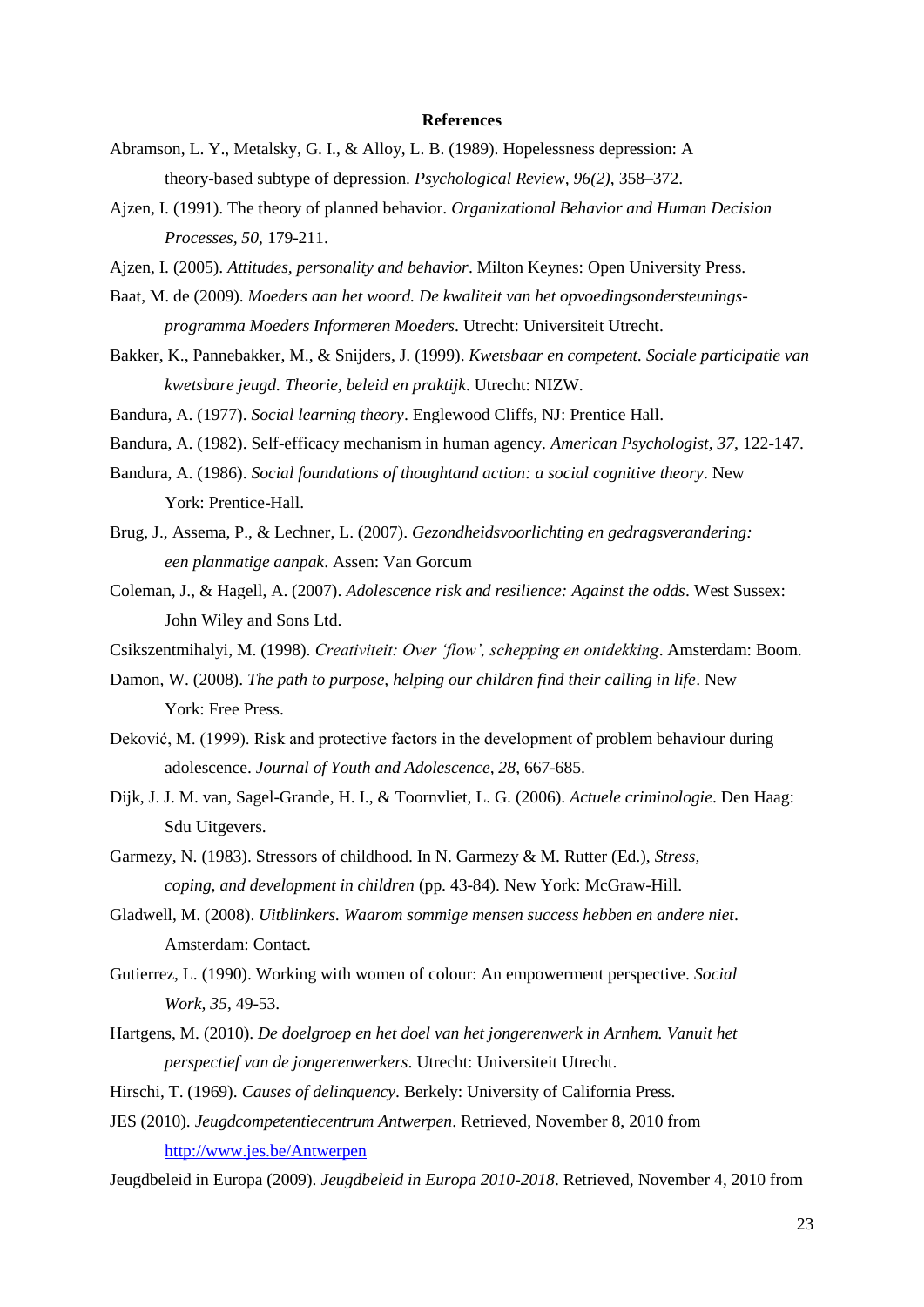[http://www.go-europe.nl](http://www.go-europe.nl/)

Klomp, M., Kloosterman, P., & Kuijvenhoven, T. (2002). *Aan de gang: Motiveren van vastgelopen jongeren voor werk en scholing*. Amsterdam: SWP.

Kooijmans, M. (2009). *Battle zonder knokken. Talentcoaching van risicojongeren*. Amsterdam: SWP.

- Laan, P. H. van der (2006), *'Jeugdzorg werkt! Over wat Jeugdzorg doeltreffend en effectief maakt'*. In: Jeugdzorg in onderzoek: algemeen werkzame factoren. Congresbundel. Den Haag, Ministerie van VWS.
- Miller, R. B., & Brickman, S. J. (2004). A model of future-oriented motivation and self-regulation. *Educational Psychology Review 16*, 9-33.
- Moritsugu, J., Wong, F. Y., & Grover Duffy, K. (2010). *Community Psychology*. Boston: Allyn & Bacon.
- Netherlands Youth Institute (2011). *Jeugdthesaurus. Risicojongeren*. Retrieved, June 3, 2011 from [http://www.nji.nl](http://www.nji.nl/)
- Oenen, S. van, & Westering, Y. van (2010). *Een solide basis voor positief jeugdbeleid. Visiedocument 1.0*. Utrecht: Netherlands Youth Intitute.
- Prociuk, T. J., Breen, L. J., & Lussier, R. J. (1976). Hopelessness, internal-external locus of control, and depression. *Journal of Clinical Psychology, 32*, 299–300.
- Rappaport, J., & Seidman, E. (2000). *Handbook of community psychology*. New York: Kluwer Academic/ Plenum Publishers.
- Rick, K. de, Valckenborgh, K. van, & Baert, H. (2004). *Naar een positiever leerklimaat in Vlaanderen*. Leuven: Katholieke Universiteit Leuven.
- Rijn, M. van, & Cloo, M. du. (2010). *Ucee Station Handleiding mediacoach. De UCee-methodiek voor het werken met jongerenmedia*. Amsterdam: Click F1.
- Spies, H. (1998). *Uitsluitend voor jongeren? Arbeidsmarktbeleid en het ontstaan van een onderklasse*. Utrecht: Uitgeverij Jan van Arkel.
- Springer, A. E., Selwyn, B. J., & Kelder, S. H. (2006). A descriptive study of youth risk behavior in urban and rural secondary school students in El Salvador. *BMC International Health and Human Rights*, *6*, 1-11.
- Stuijvenberg, M. (2009). *Talentontwikkeling in het jongerenwerk in Kanaleneiland. Van de straat houden of inzetten op talent*. Utrecht: Utrechte School voor Bestuur en Organisatie.
- UCee Station (2010). *Het mediaplatform dat jouw stem laat horen*. Retrieved, February 10, 2011 from [http://www.uceestation.nl](http://www.uceestation.nl/)
- Urban Culture and Youth, UCAY (2010). *Building bridges, breaking borders*. Amsterdam: Uitgeverij SWP.
- Van Dale (2011). *Online woordenboek*. Retrieved, June 4, 2011 from [http://www.vandale.nl](http://www.vandale.nl/)
- Verhoeven, M., Davids, T., & Schulpen, L. (2007). *Urban youth: Actors of change. An exploration*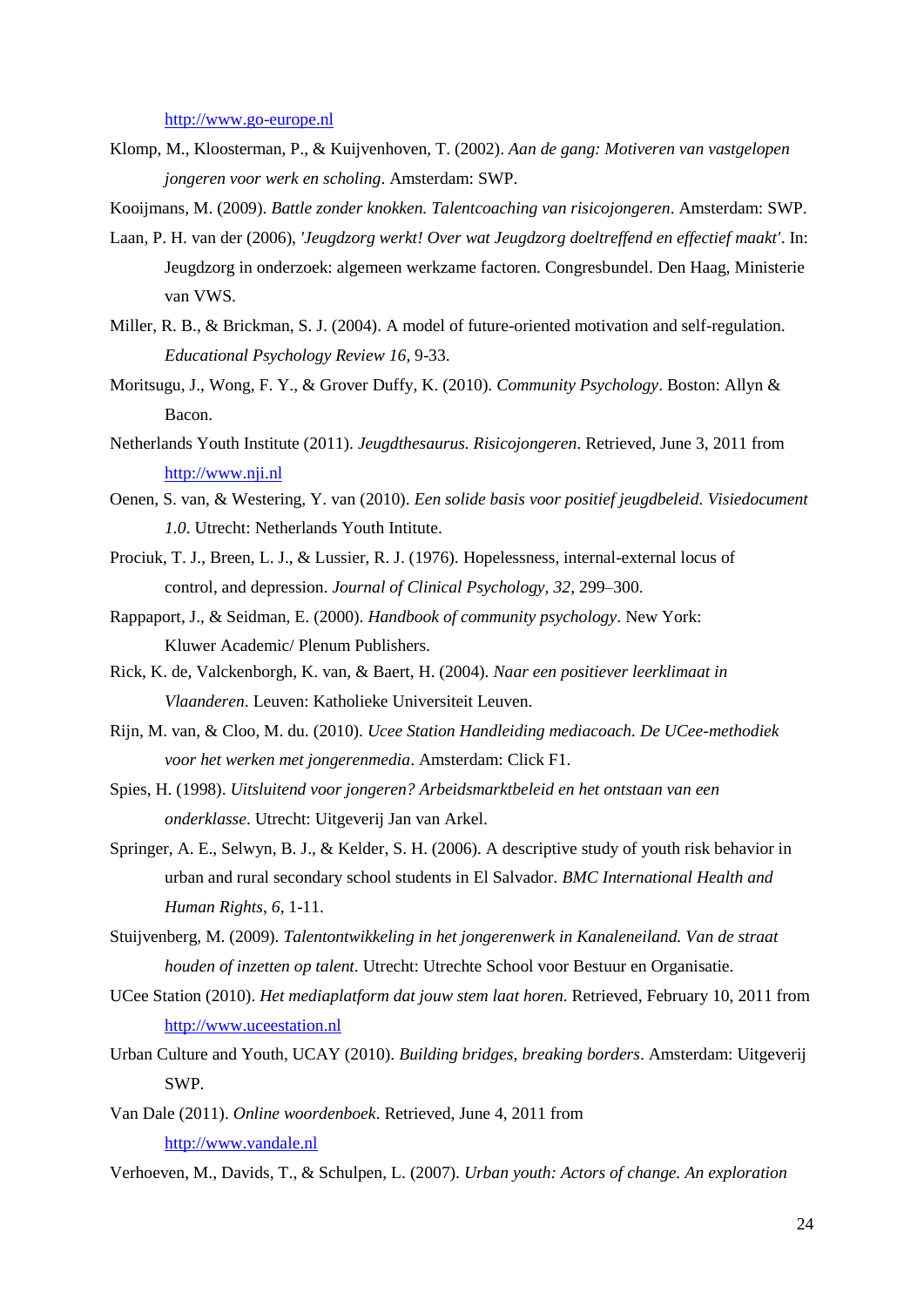*into everyday life of deprived youth*. Assen: Uitgeverij Van Gorcum.

- Vries, H. de, Kuhlman, P., & Dijkstra, M. (1988). Self efficacy; The third factor besides attitude and subjective norm as a predictor of behavioural intentions. *Health Education Research, 3*, 273-282.
- Werner, E., & Smith, R. (2010). *Journeys from childhood to midlife: Risk, resilience, and recovery*. Ithaca, NY: Cornell University Press.
- Winfield, L. F. (1994). *Developing Resilience in Urban Youth*. Retrieved, May 17, 2011 from <http://ceep.crc.illinois.edu/eecearchive/books/resguide/winfield.pdf>
- Worth Unlimited (2010). Worth Unlimited. Retrieved, November 8, 2010, from [http://www.worthunlimited.co.uk](http://www.worthunlimited.co.uk/)
- Zimmerman, M. (1995). Psychological empowerment: Issues and illustrations. *American Journal of Community Psychology, 23,* 581-599.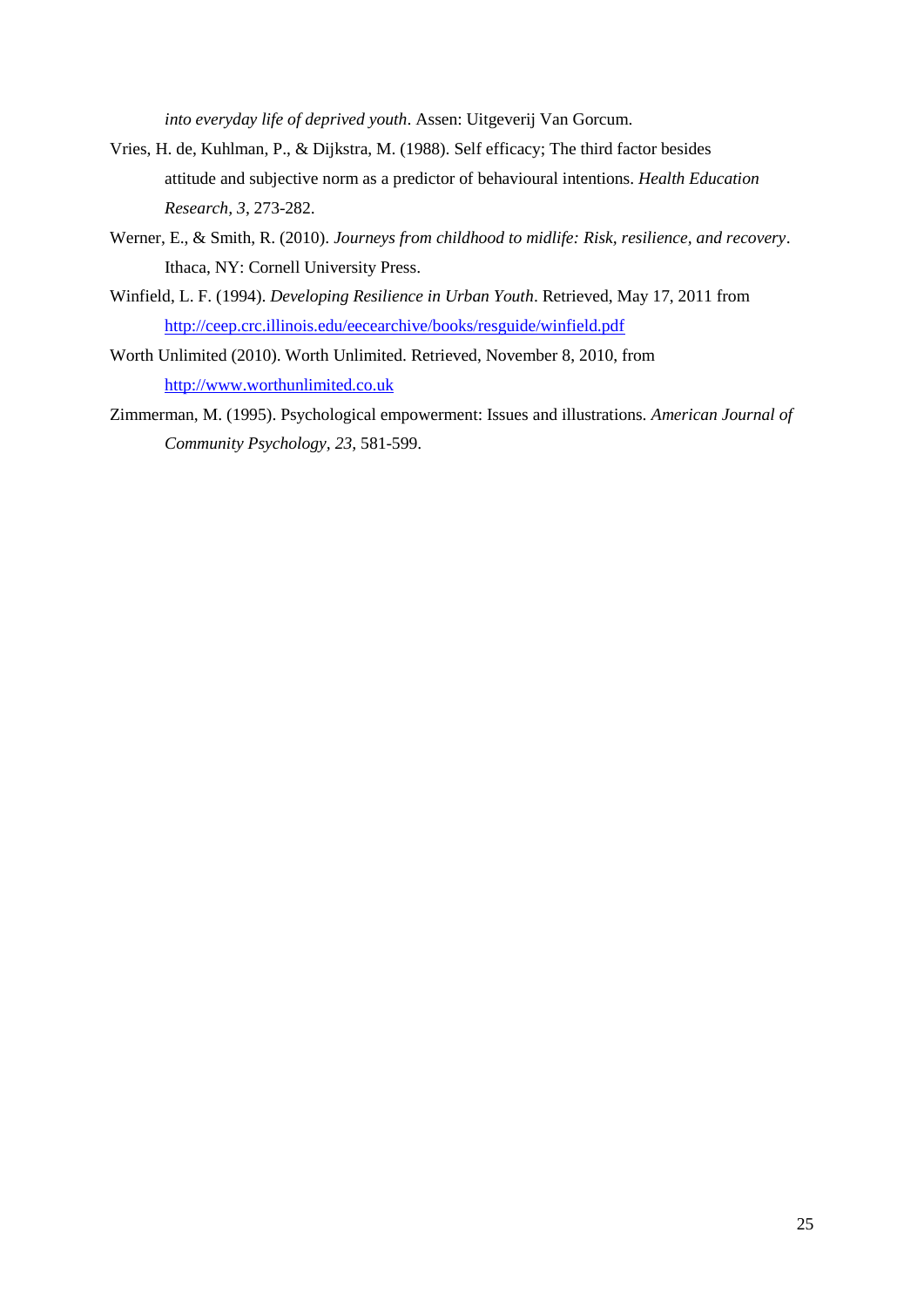#### **Appendix 1: Topic list adolescents**

#### *Introduction Young People*

#### 1. Introduce yourself

My name is Maaike Smid and I am currently writing my master thesis for the master program Education, Socialization and Youth Policy at Utrecht University, the Netherlands. I am writing this master thesis on behalf of the Netherlands Youth Institute, where I do my internship at the International Department.

The subject of my thesis is talent development among young people in urban settings. The purpose of the study is to get more insight in the existing good practices within youth work in Europe and whether these practices create opportunities for the development of talents of young people. There will be a comparison of several European good practices, research into the crucial features that make these practices good practices, and transfer them into Dutch youth work.

- 2. Thank you for your cooperation
- 3. Brief explanation, objective interview, interview structure

I would like to hear from you what you do within this project and what your opinion is about the project. I would also like to hear what you think can be improved in the project. The purpose of this study is to assess the successes of this project in order to improve other projects, but also to improve this project.

First, I would like to hear what you do within this project. Then I would like to know how most people start in this project and why they wish to participate in the project. Then I would like to talk about the professionals who supervise the project. Then I want to know what you learn in the project and finally what you think can be improved.

4. Duration of the interview

About 30 to 45 minutes.

- 5. Recording the conversation, use of recorded material
- 6. Ensure anonymity

*Background information* Introduction: Organisation: Respondent: Age: Education: Years involved: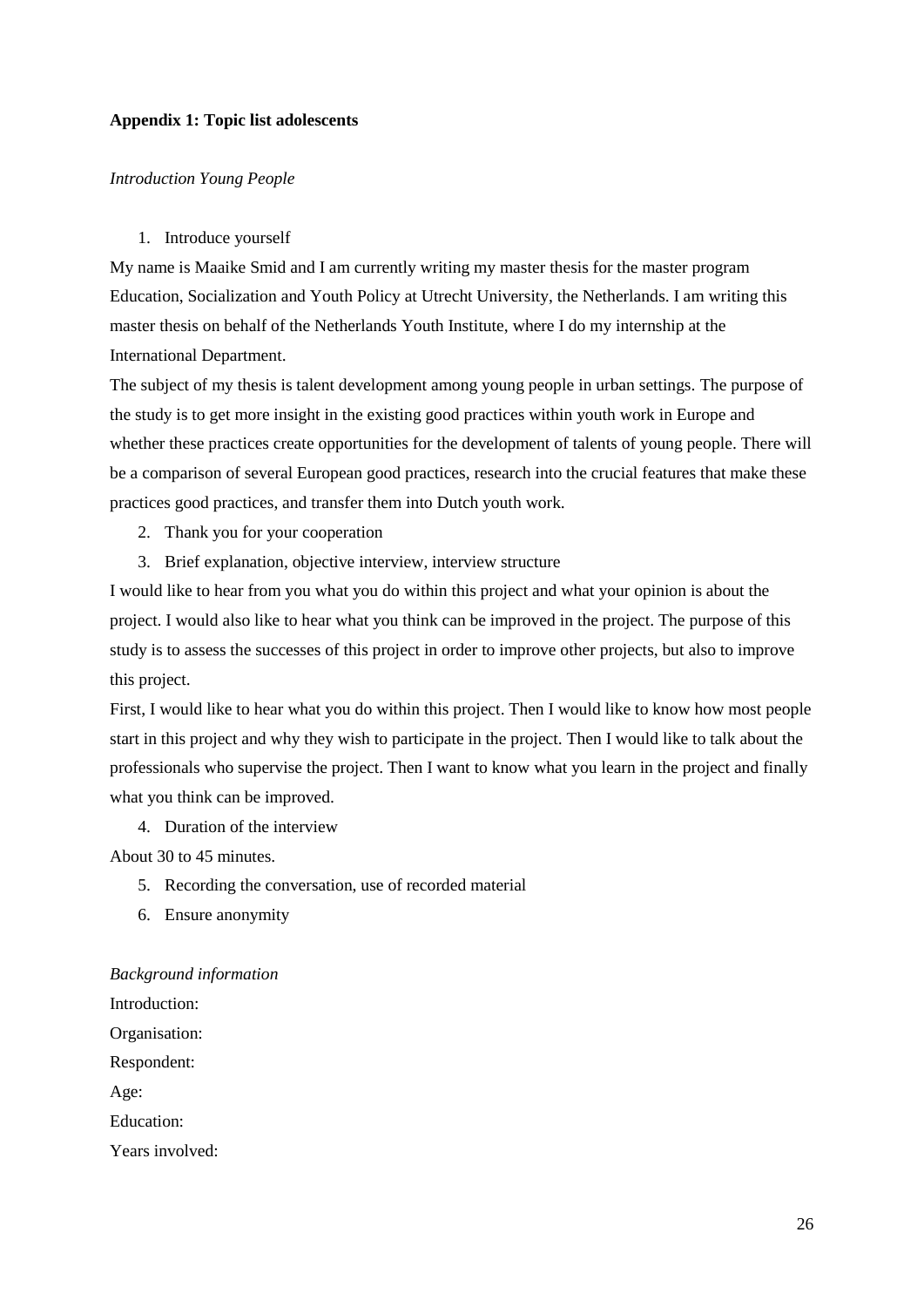# *Context of the project*

Introduction: I would like to talk to you about what you do in this project.

Start Question: Can you tell me what you do within this project?

- what activities do you do
- what is the purpose of the activities

#### *Start at the project*

Introduction: I would like to talk to you about how young people start/ enter in this project.

Start Question: How do most young people enter this project?

- What is the reason that young people sign up for this project?
- What did you want to learn / achieve?

#### *Support coach/ supervisor*

Introduction: I would like to talk to you about what the coaches do within the project. Start Question: Can you tell me what the coaches do within this project?

## Confidential relationship

- What is the role of the supervisor in this project?
- How should a supervisor, according to you, behave towards young people in this project?

#### Motivation and expectations

- How do the supervisors motivate young people for the project / activities?
- What is the expected behavior of young people during an activity?

# Participation and contribution

- What is the responsibility of young people within this project?
- What decisions do young people take themselves?
- How are young people involved in solving problems?
- Do the young people collaborate within this project?
- Are the activities being evaluated at the end?

#### *Results of the project*

Introduction: We just talked about the role of the supervisor. I would now like to talk to you about the impact of the project for young people who participate.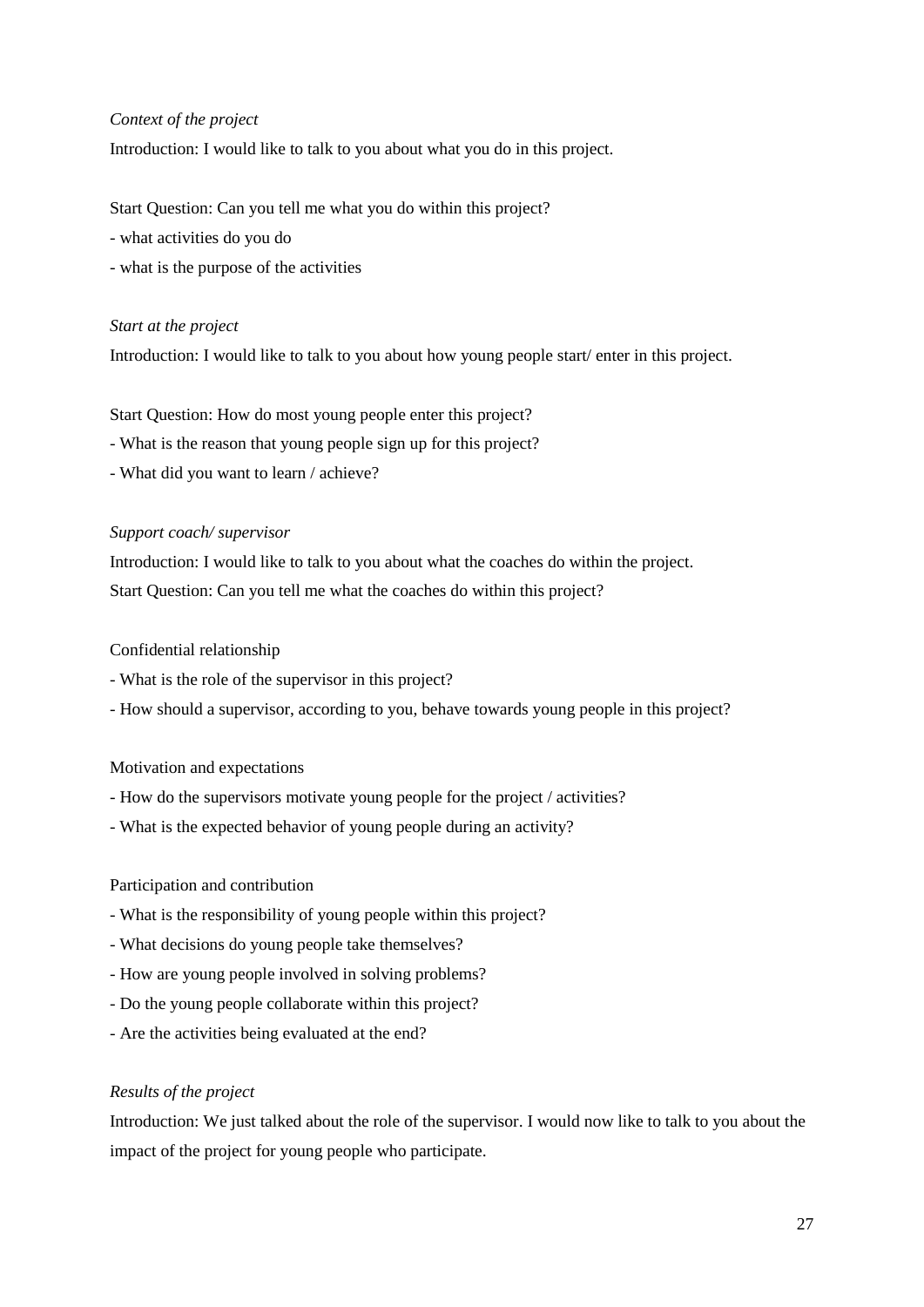Start Question: How does the project effects young people?

- What do / did you learn?
- Does the project have any implications for your future?
- What new skills have you learned?
- Are there any other positive outcomes due to the project?

#### *Improvements*

Introduction: Finally, there may be aspects of the project that can be improved.

Start Question: Are there aspects of the project that you think could be improved?

# *Finish*

- Checking if you've have everything ...

- Are there any aspects that the respondent would like to raise? Some questions that the respondent had expected in the interview? – thanking for cooperation in the interview and explain a little what happens to the data / research. - Phone / email to leave for future questions / information from the respondent.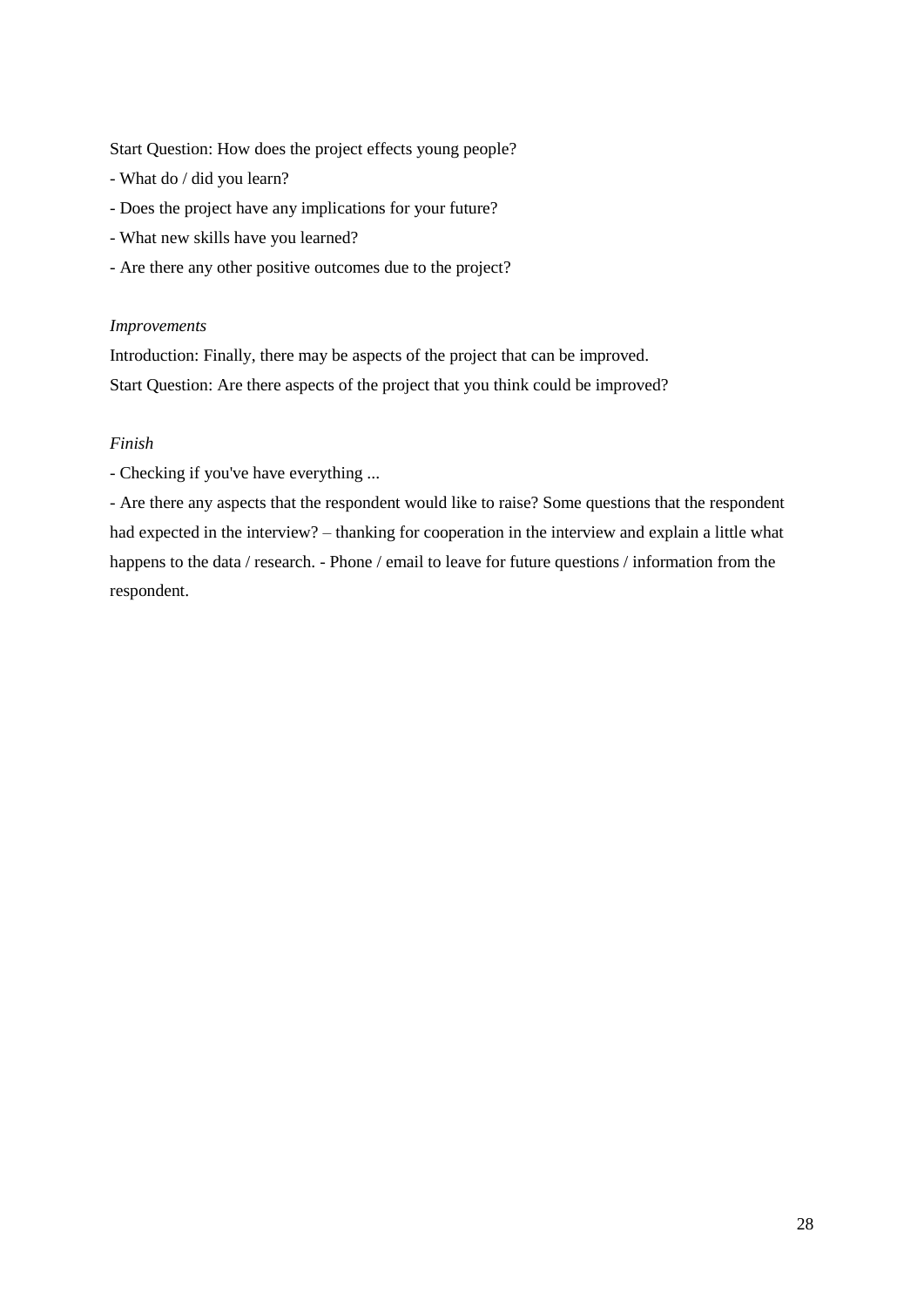#### **Appendix 2: Topic list youth worker**

#### *Introduction Supervisor*

#### 1. Introduce yourself

My name is Maaike Smid and I am currently writing my master thesis for the master program Education, Socialization and Youth Policy at Utrecht University, the Netherlands. I am writing this master thesis on behalf of the Netherlands Youth Institute, where I do my internship at the International Department.

The subject of my thesis is talent development among young people in urban settings. The purpose of the study is to get more insight in the existing good practices within youth work in Europe and whether these practices create opportunities for the development of talents of young people. There will be a comparison of several European good practices, research into the crucial features that make these practices good practices, and transfer them into Dutch youth work.

- 2. Thank you for your cooperation
- 3. Brief explanation, objective interview, interview structure

I would like to hear from you what your role is within this project and how you support the young people. I would also like to hear what you think can be improved in the project. The purpose of this study is to assess the successes of this project in order to improve other projects, but also to improve this project.

First, I would like to hear what you do within this project. Then I would like to know how most young people start in this project and why they wish to participate in the project. Then I would like to talk about the support you offer the young people. Then I want to know what young people learn in the project and finally what you think can be improved.

4. Duration of the interview

About 30 to 45 minutes.

- 5. Recording the conversation, use of recorded material
- 6. Ensure anonymity

*Background information* Introduction: Organisation: Respondent: Age: Function / position: Years working with this project: Education: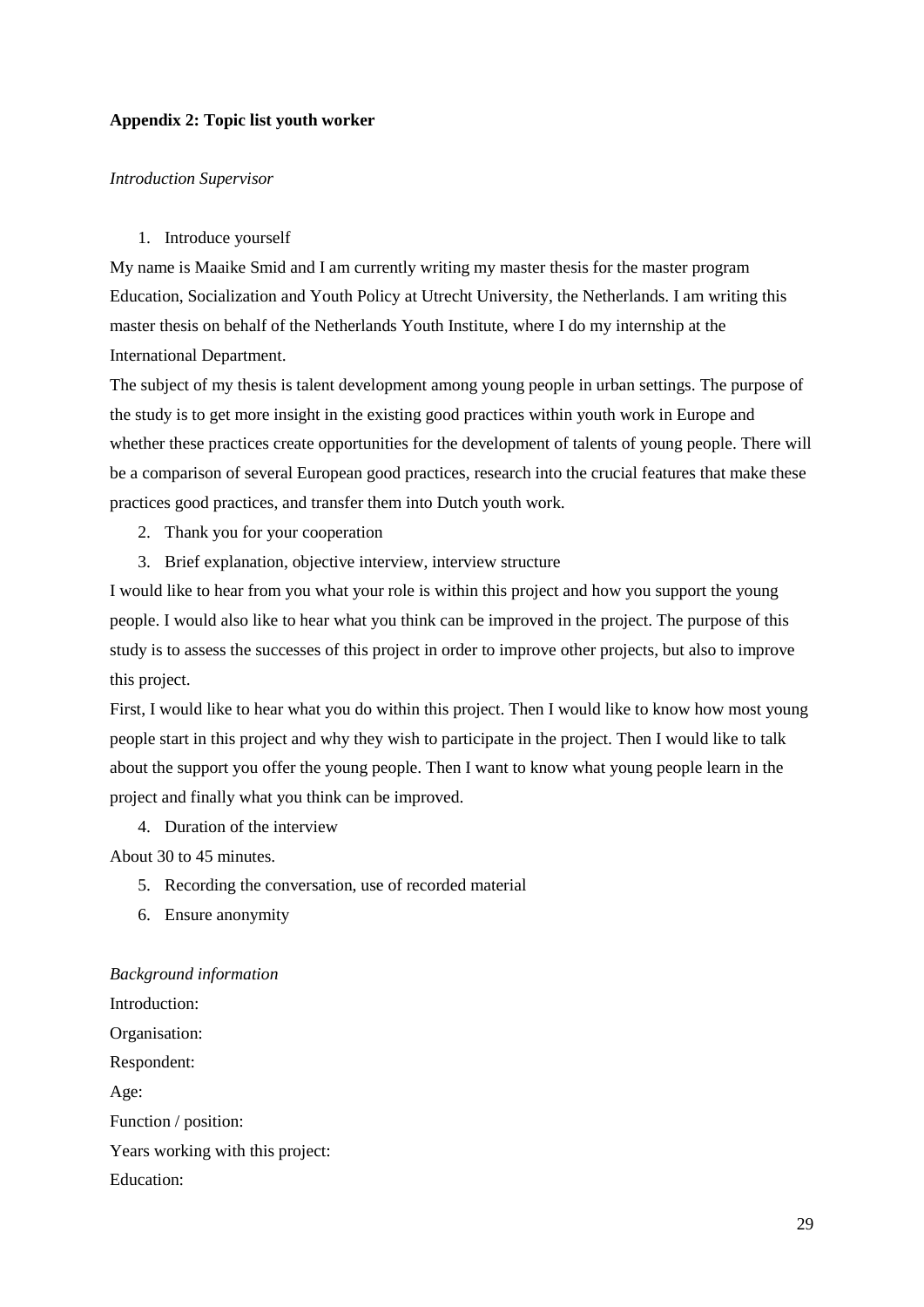## *Context of the project*

Introduction: I would like to talk to you about the activities within this project.

Start Question: What is the purpose of this project?

- What is your role within this project?
- Why did you want to work at this project / organization?

#### *Start at the project*

Introduction: I would like to talk to you about how young people start/ enter in this project.

Start Question: How do most young people enter this project?

- What is the reason that young people sign up for this project?
- What do they want to learn / achieve?
- How do you build a relationship with young people, how do you gain their trust?

#### *Support coach/ supervisor*

Introduction: You just told me how youth enter this project. I would now like to talk to you about how you support the young people within the project.

#### Confidential relationship

Introduction: I would like to talk to you about how you build a relationship with young people.

Start Question: What skills do you use to build a confidential relationship with a young person?

- How does a process of introduction with young person goes?
- How do you maintain a relationship with a young person?

#### Motivation and expectations

Introduction: You have just told me how you build a confidential relationship with a young person.

Now I would like to talk to you about the way you motivate a young person within the project.

Start Question: how de you motivate a young person to a particular activity?

- How do you keep the motivation of a young person during an activity?
- What behavior do you expect from a youth during an activity?

#### Participation and contribution

Introduction: We just talked about building a relationship and motivating young people. I would now like to talk to you about the level of participation of young people within the project. Start Question: What methods do you use to teach young people.